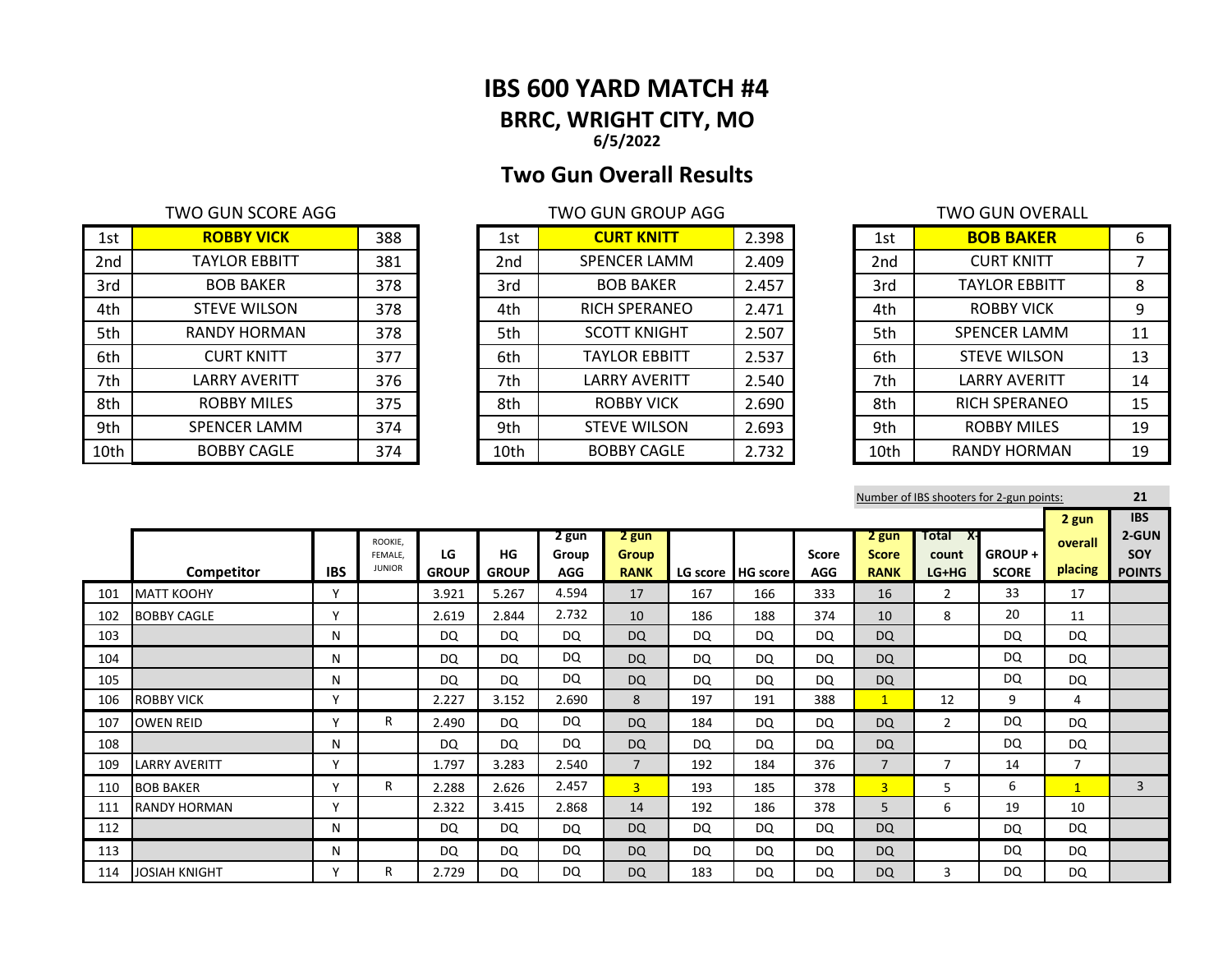|     | X-                   |              |                                     |                    |                    |                              |                                      |           |                   |                            |                                      |                           |                        |                    | <b>IBS</b>                    |
|-----|----------------------|--------------|-------------------------------------|--------------------|--------------------|------------------------------|--------------------------------------|-----------|-------------------|----------------------------|--------------------------------------|---------------------------|------------------------|--------------------|-------------------------------|
|     | Competitor           | <b>IBS</b>   | ROOKIE,<br>FEMALE.<br><b>JUNIOR</b> | LG<br><b>GROUP</b> | HG<br><b>GROUP</b> | 2 gun<br>Group<br><b>AGG</b> | 2 gun<br><b>Group</b><br><b>RANK</b> |           | LG score HG score | <b>Score</b><br><b>AGG</b> | 2 gun<br><b>Score</b><br><b>RANK</b> | Total<br>count<br>$LG+HG$ | GROUP+<br><b>SCORE</b> | overall<br>placing | 2-GUN<br>SOY<br><b>POINTS</b> |
| 115 | <b>TAYLOR EBBITT</b> | Y            | $\mathsf{R}$                        | 1.811              | 3.262              | 2.537                        | 6                                    | 195       | 186               | 381                        | 2 <sup>1</sup>                       | $\overline{2}$            | 8                      | $\overline{3}$     | $\mathbf{1}$                  |
| 116 |                      | N            |                                     | <b>DQ</b>          | DQ                 | DQ                           | <b>DQ</b>                            | DQ        | DQ                | DQ                         | <b>DQ</b>                            |                           | <b>DQ</b>              | DQ                 |                               |
| 117 | <b>CURT KNITT</b>    | $\checkmark$ |                                     | 2.478              | 2.318              | 2.398                        | $\mathbf{1}$                         | 186       | 191               | 377                        | 6                                    | 4                         | 7                      | $\overline{2}$     | $2^{\circ}$                   |
| 118 | <b>ROB UNERTL</b>    | Y            |                                     | 2.271              | 3.456              | 2.864                        | 13                                   | 187       | 177               | 364                        | 14                                   | $\overline{2}$            | 27                     | 14                 |                               |
| 201 |                      | N            |                                     | <b>DQ</b>          | <b>DQ</b>          | <b>DQ</b>                    | <b>DQ</b>                            | <b>DQ</b> | DQ                | <b>DQ</b>                  | <b>DQ</b>                            |                           | DQ                     | <b>DQ</b>          |                               |
| 202 |                      | N            |                                     | <b>DQ</b>          | DQ                 | DQ                           | <b>DQ</b>                            | DQ        | DQ                | DQ                         | <b>DQ</b>                            |                           | <b>DQ</b>              | DQ                 |                               |
| 203 | <b>RICH SPERANEO</b> | Y            |                                     | 2.520              | 2.421              | 2.471                        | 4                                    | 195       | 177               | 372                        | 11                                   | 8                         | 15                     | 8                  |                               |
| 204 |                      | N            |                                     | <b>DQ</b>          | DQ.                | <b>DQ</b>                    | <b>DQ</b>                            | <b>DQ</b> | DQ                | DQ                         | <b>DQ</b>                            |                           | <b>DQ</b>              | DQ                 |                               |
| 205 | <b>STEVE WILSON</b>  | Y            |                                     | 2.398              | 2.988              | 2.693                        | 9                                    | 193       | 185               | 378                        | 4                                    | 6                         | 13                     | 6                  |                               |
| 206 | <b>DUSTAN KOOHY</b>  | Y            | R.                                  | <b>DQ</b>          | 4.677              | DQ                           | <b>DQ</b>                            | DQ        | 165               | DQ                         | <b>DQ</b>                            | $\overline{2}$            | <b>DQ</b>              | DQ                 |                               |
| 207 | <b>TERRY OLROYD</b>  | Y            |                                     | 2.671              | 2.910              | 2.791                        | 12                                   | 189       | 176               | 365                        | 13                                   | 5                         | 25                     | 13                 |                               |
| 208 | <b>SPENCER LAMM</b>  | $\mathsf{v}$ |                                     | 2.371              | 2.447              | 2.409                        | 2 <sup>1</sup>                       | 192       | 182               | 374                        | 9                                    | $\overline{7}$            | 11                     | 5                  |                               |
| 209 |                      | N            |                                     | <b>DQ</b>          | DQ                 | DQ                           | <b>DQ</b>                            | <b>DQ</b> | <b>DQ</b>         | DQ                         | <b>DQ</b>                            |                           | <b>DQ</b>              | <b>DQ</b>          |                               |
| 210 | <b>TODD HUGHES</b>   | $\checkmark$ | R.                                  | <b>DQ</b>          | <b>DQ</b>          | <b>DQ</b>                    | <b>DQ</b>                            | <b>DQ</b> | DQ                | <b>DQ</b>                  | <b>DQ</b>                            | $\overline{2}$            | <b>DQ</b>              | DQ                 |                               |
| 211 |                      | N            |                                     | <b>DQ</b>          | <b>DQ</b>          | <b>DQ</b>                    | <b>DQ</b>                            | <b>DQ</b> | DQ                | DQ                         | <b>DQ</b>                            |                           | <b>DQ</b>              | <b>DQ</b>          |                               |
| 212 | <b>JOHN ROSS</b>     | Y            |                                     | 2.605              | 3.518              | 3.062                        | 16                                   | 186       | 176               | 362                        | 15                                   | 1                         | 31                     | 16                 |                               |
| 213 | <b>GABE MATHENY</b>  | Y            |                                     | 2.996              | 3.046              | 3.021                        | 15                                   | 179       | 187               | 366                        | 12                                   | 4                         | 27                     | 15                 |                               |
| 214 | <b>SCOTT KNIGHT</b>  | Y            |                                     | 2.834              | 2.181              | 2.507                        | 5                                    | 188       | 127               | 315                        | 17                                   | 3                         | 22                     | 12                 |                               |
| 215 | <b>ROBBY MILES</b>   | Y            |                                     | 2.748              | 2.740              | 2.744                        | 11                                   | 187       | 188               | 375                        | 8                                    | 5                         | 19                     | 9                  |                               |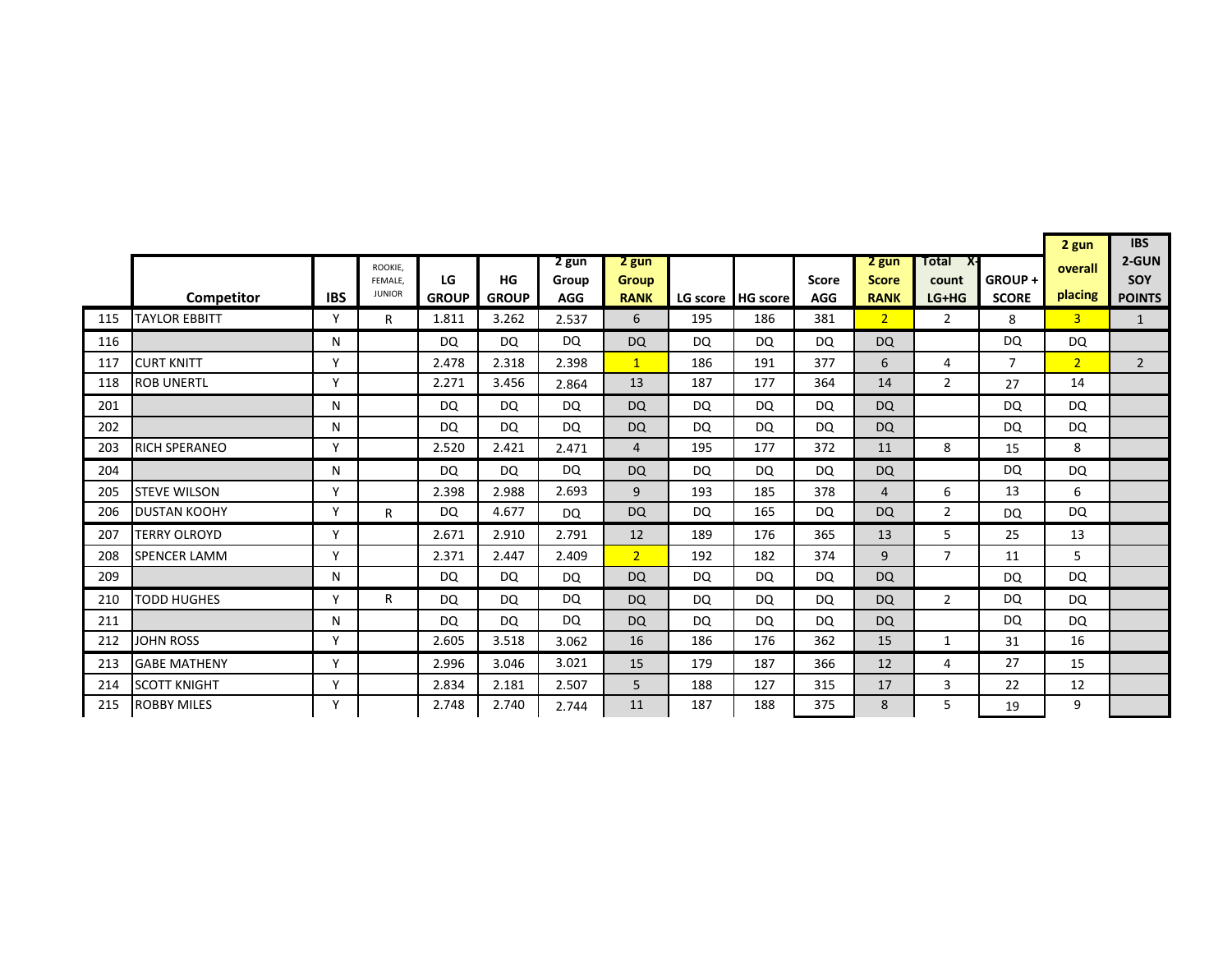# **IBS 600 YARD MATCH #4**

**BRRC, WRIGHT CITY, MO**

**6/5/2022**

### **LIGHT GUN RESULTS**

| <b>LIGHT GUN SCORE AGG</b> |                      |     |  |  |  |  |  |  |  |  |  |  |
|----------------------------|----------------------|-----|--|--|--|--|--|--|--|--|--|--|
| 1ST                        | <b>ROBBY VICK</b>    | 197 |  |  |  |  |  |  |  |  |  |  |
| 2ND                        | <b>TAYLOR EBBITT</b> | 195 |  |  |  |  |  |  |  |  |  |  |
| 3RD                        | <b>RICH SPERANEO</b> | 195 |  |  |  |  |  |  |  |  |  |  |
| 4TH                        | <b>BOB BAKER</b>     | 193 |  |  |  |  |  |  |  |  |  |  |
| 5TH                        | <b>STEVE WILSON</b>  | 193 |  |  |  |  |  |  |  |  |  |  |
| 6TH                        | <b>LARRY AVERITT</b> | 192 |  |  |  |  |  |  |  |  |  |  |
| 7TH                        | <b>RANDY HORMAN</b>  | 192 |  |  |  |  |  |  |  |  |  |  |
| 8TH                        | <b>SPENCER LAMM</b>  | 192 |  |  |  |  |  |  |  |  |  |  |
| 9TH                        | <b>TERRY OLROYD</b>  | 189 |  |  |  |  |  |  |  |  |  |  |
|                            | <b>SCOTT KNIGHT</b>  | 188 |  |  |  |  |  |  |  |  |  |  |

|     | LIGHT GUN SINGLE TARGET HIGHEST SCORE |    |       |   |
|-----|---------------------------------------|----|-------|---|
| 1ST | RANDY HORMAN                          | 50 | 1.153 |   |
| 2ND | <b>TAYLOR EBBITT</b>                  | 50 | 1.958 | Ω |
| 3RD | ROBBY VICK                            | 50 | 1 967 |   |

|      | LIGHT GUN SCORE AGG  |     |      | <b>LIGHT GUN GROUP AGG</b> |       |      | <b>LIGHT GUN OVERALL</b> |
|------|----------------------|-----|------|----------------------------|-------|------|--------------------------|
| 1ST  | <b>ROBBY VICK</b>    | 197 | 1ST  | <b>LARRY AVERITT</b>       | 1.797 | 1ST  | <b>TAYLOR EBBITT</b>     |
| 2ND  | <b>TAYLOR EBBITT</b> | 195 | 2nd  | TAYLOR EBBITT              | 1.811 | 2ND  | <b>ROBBY VICK</b>        |
| 3RD  | <b>RICH SPERANEO</b> | 195 | 3rd  | ROBBY VICK                 | 2.227 | 3RD  | <b>LARRY AVERITT</b>     |
| 4TH  | <b>BOB BAKER</b>     | 193 | 4th  | <b>ROB UNERTL</b>          | 2.271 | 4TH  | <b>BOB BAKER</b>         |
| 5TH  | <b>STEVE WILSON</b>  | 193 | 5th  | <b>BOB BAKER</b>           | 2.288 | 5TH  | <b>RANDY HORMAN</b>      |
| 6TH  | <b>LARRY AVERITT</b> | 192 | 6th  | <b>RANDY HORMAN</b>        | 2.322 | 6TH  | <b>STEVE WILSON</b>      |
| 7TH  | <b>RANDY HORMAN</b>  | 192 | 7th  | <b>SPENCER LAMM</b>        | 2.371 | 7TH  | <b>RICH SPERANEO</b>     |
| 8TH  | SPENCER LAMM         | 192 | 8th  | <b>STEVE WILSON</b>        | 2.398 | 8TH  | <b>ROB UNERTL</b>        |
| 9TH  | <b>TERRY OLROYD</b>  | 189 | 9th  | <b>CURT KNITT</b>          | 2.478 | 9TH  | <b>SPENCER LAMM</b>      |
| 10TH | <b>SCOTT KNIGHT</b>  | 188 | 10th | <b>OWEN REID</b>           | 2.490 | 10TH | <b>CURT KNITT</b>        |

|     | LIGHT GUN SINGLE TARGET HIGHEST SCORE |    |        | $\lambda$ |          | LIGHT GUN SINGLE TARGET SMALLEST GROUP |    |              | 12th | <b>OWEN REID</b>           |    |
|-----|---------------------------------------|----|--------|-----------|----------|----------------------------------------|----|--------------|------|----------------------------|----|
| 1ST | <b>RANDY HORMAN</b>                   | 50 | 153    |           | 1C<br>⊥⊃ | RANDY HORMAN                           | 50 | 52<br>-----  | 13th | <b>JOHN ROSS</b>           |    |
| 2ND | <b>TAYLOR EBBITT</b>                  | 50 | 958    |           | 2nd      | <b>LARRY AVERITT</b>                   |    | 1.241        |      |                            |    |
| 3RD | <b>ROBBY VICK</b>                     | 50 | ۔967.ء |           | 3rd      | <b>TAYLOR EBBITT</b>                   | 49 | ר ד<br>د تد. |      | Number of LG IBS shooters: | 21 |

|      | <b>LIGHT GUN OVERALL</b> |    |  |  |  |  |  |  |  |  |  |  |
|------|--------------------------|----|--|--|--|--|--|--|--|--|--|--|
| 1ST  | <b>TAYLOR EBBITT</b>     | 4  |  |  |  |  |  |  |  |  |  |  |
| 2ND  | ROBBY VICK               | 4  |  |  |  |  |  |  |  |  |  |  |
| 3RD  | <b>LARRY AVERITT</b>     | 7  |  |  |  |  |  |  |  |  |  |  |
| 4TH  | <b>BOB BAKER</b>         | 9  |  |  |  |  |  |  |  |  |  |  |
| 5TH  | <b>RANDY HORMAN</b>      | 13 |  |  |  |  |  |  |  |  |  |  |
| 6TH  | <b>STEVE WILSON</b>      | 13 |  |  |  |  |  |  |  |  |  |  |
| 7TH  | <b>RICH SPERANEO</b>     | 14 |  |  |  |  |  |  |  |  |  |  |
| 8TH  | <b>ROB UNERTL</b>        | 15 |  |  |  |  |  |  |  |  |  |  |
| 9TH  | <b>SPENCER LAMM</b>      | 15 |  |  |  |  |  |  |  |  |  |  |
| 10TH | <b>CURT KNITT</b>        | 22 |  |  |  |  |  |  |  |  |  |  |
| 11th | <b>TERRY OLROYD</b>      | 23 |  |  |  |  |  |  |  |  |  |  |
| 12th | <b>OWEN REID</b>         | 26 |  |  |  |  |  |  |  |  |  |  |
| 13th | <b>JOHN ROSS</b>         | 26 |  |  |  |  |  |  |  |  |  |  |

|    |                      |              | <b>RELAY</b> | ROOKIE,<br>FEMALE. |       | <b>LG TARGET 1</b> |             | <b>LG TARGET 2</b> |                           |       | <b>LG TARGET 3</b> |              |       |           | <b>LG TARGET 4</b> |           | SCORE     | <b>SCORE</b>   | X              | <b>GROUP</b> | <b>GROUF</b>   | (GROUP         | <b>OVERALL</b> |                | <b>SOY Points</b>               |                |                |
|----|----------------------|--------------|--------------|--------------------|-------|--------------------|-------------|--------------------|---------------------------|-------|--------------------|--------------|-------|-----------|--------------------|-----------|-----------|----------------|----------------|--------------|----------------|----------------|----------------|----------------|---------------------------------|----------------|----------------|
|    | Competitor           | <b>IBS</b>   | <b>BENCH</b> | <b>JUNIOR</b>      | Score | X                  | Group Score |                    | $\boldsymbol{\mathsf{x}}$ | Group | Score              | X            | Group | Score     | $\mathsf{X}$       | Group     | AGG       | <b>RANK</b>    | <b>TOTAL</b>   | AGG          | <b>RANK</b>    | SCORE)         | <b>PLACE</b>   |                | Score   Group   Overall   Total |                |                |
|    | <b>MATT KOOHY</b>    | $\mathsf{v}$ | 101          |                    | 46    | 1                  | 3.525       | 42                 |                           | 4.170 | 40                 |              | 3.760 | 39        |                    | 4.229     | 167       | 19             |                | 3.921        | 19             | 38             | 19             |                |                                 |                |                |
|    | <b>BOBBY CAGLE</b>   |              | 102          |                    | 44    |                    | 3.056       | 49                 | 3                         | 2.174 | 49                 |              | 3.005 | 44        |                    | 2.240     | 186       | 15             | 3              | 2.619        | 13             | 28             | 15             |                |                                 |                |                |
| 3  |                      | N            | 103          |                    |       |                    |             |                    |                           |       |                    |              |       |           |                    |           | DQ        | DQ             |                | <b>DQ</b>    | DQ             | <b>DQ</b>      | <b>DQ</b>      |                |                                 |                |                |
| 4  |                      | N            | 104          |                    |       |                    |             |                    |                           |       |                    |              |       |           |                    |           | DQ        | DQ             |                | DQ           | DQ             | <b>DQ</b>      | <b>DQ</b>      |                |                                 |                |                |
| 5  |                      | N            | 105          |                    |       |                    |             |                    |                           |       |                    |              |       |           |                    |           | <b>DQ</b> | DQ             |                | <b>DQ</b>    | DQ             | <b>DQ</b>      | DQ             |                |                                 |                |                |
| 6  | <b>ROBBY VICK</b>    | <b>V</b>     | 106          |                    | 49    | $\overline{4}$     | 1.785       | 50                 | $\overline{2}$            | 1.967 | 49                 | 1            | 3.348 | 49        | $\overline{3}$     | 1.809     | 197       | $\mathbf{1}$   | 10             | 2.227        | $\overline{3}$ | $\overline{a}$ | $\overline{2}$ | 3              | 1                               | $\overline{2}$ | 6              |
|    | <b>OWEN REID</b>     |              | 107          |                    | 45    |                    | 2.204       | 46                 |                           | 1.902 | 48                 | $\mathbf{1}$ | 2.928 | 45        | 1                  | 2.924     | 184       | 16             | $\mathcal{P}$  | 2.490        | 10             | 26             | 12             |                |                                 |                |                |
| 8  |                      | N            | 108          |                    |       |                    |             |                    |                           |       |                    |              |       |           |                    |           | DQ        | DQ             |                | <b>DQ</b>    | DQ             | <b>DQ</b>      | DQ             |                |                                 |                |                |
| 9  | <b>LARRY AVERITT</b> | Y            | 109          |                    | 49    | 1                  | 1.598       | 48                 |                           | 1.855 | 47                 |              | 1.241 | 48        | $\mathbf{1}$       | 2.495     | 192       | 6              | 3              | 1.797        | $\mathbf{1}$   | $\overline{7}$ | $\overline{3}$ |                | 3                               | $\mathbf{1}$   | 4              |
| 10 | <b>BOB BAKER</b>     | Y            | 110          | $\mathsf{R}$       | 48    |                    | 2.565       | 47                 |                           | 2.005 | 48                 |              | 2.484 | 50        | $\overline{2}$     | 2.096     | 193       | $\overline{4}$ | $\overline{2}$ | 2.288        | 5              | 9              | $\overline{4}$ |                |                                 |                |                |
| 11 | <b>RANDY HORMAN</b>  |              | 111          |                    | 48    |                    | 2.570       | 47                 |                           | 3.718 | 47                 |              | 1.846 | 50        | $\overline{a}$     | 1.153     | 192       | $\overline{7}$ |                | 2.322        | 6              | 13             | 5 <sub>5</sub> |                |                                 |                |                |
| 12 |                      | N            | 112          |                    |       |                    |             |                    |                           |       |                    |              |       |           |                    |           | DQ        | <b>DQ</b>      |                | <b>DQ</b>    | DQ             | <b>DQ</b>      | DQ             |                |                                 |                |                |
| 13 |                      | N            | 113          |                    |       |                    |             |                    |                           |       |                    |              |       |           |                    |           | DQ        | DQ             |                | DQ           | DQ             | <b>DQ</b>      | <b>DQ</b>      |                |                                 |                |                |
| 14 | <b>JOSIAH KNIGHT</b> | Y            | 114          | $\mathsf{R}$       | 46    |                    | 2.325       | 48                 | $\overline{2}$            | 2.326 | 46                 |              | 2.545 | 43        |                    | 3.720     | 183       | 17             | 2              | 2.729        | 15             | 32             | 17             |                |                                 |                |                |
| 15 | <b>TAYLOR EBBITT</b> |              | 115          | R                  | 49    |                    | 1.373       | 48                 |                           | 1.633 | 50                 |              | 1.958 | 48        |                    | 2.281     | 195       | 2              |                | 1.811        | $\overline{2}$ | 4              | $\mathbf{1}$   | $\overline{2}$ | $\overline{2}$                  | $\overline{3}$ | $\overline{7}$ |
| 16 |                      | N            | 116          |                    |       |                    |             |                    |                           |       |                    |              |       |           |                    |           | DQ        | <b>DQ</b>      |                | DQ           | DQ             | <b>DQ</b>      | <b>DQ</b>      |                |                                 |                |                |
| 17 | CURT KNITT           |              | 117          |                    | 48    | 1                  | 2.558       | 47                 |                           | 2.582 | 48                 | $\mathbf{1}$ | 1.990 | 43        |                    | 2.783     | 186       | 13             | $\overline{2}$ | 2.478        | 9              | 22             | 10             |                |                                 |                |                |
| 18 | <b>ROB UNERTL</b>    |              | 118          |                    | 47    | $\overline{2}$     | 2.143       | 48                 |                           | 3.116 | 44                 |              | 2.299 | 48        |                    | 1.526     | 187       | 11             | $\overline{2}$ | 2.271        | $\overline{4}$ | 15             | 8              |                |                                 |                |                |
| 19 |                      | N            | 201          |                    |       |                    |             |                    |                           |       |                    |              |       |           |                    |           | DQ        | DQ             |                | <b>DQ</b>    | DQ             | <b>DQ</b>      | <b>DQ</b>      |                |                                 |                |                |
| 20 |                      | N            | 202          |                    |       |                    |             |                    |                           |       |                    |              |       |           |                    |           | DQ        | DQ             |                | DQ           | DQ             | <b>DQ</b>      | <b>DQ</b>      |                |                                 |                |                |
| 21 | RICH SPERANEO        | $\mathsf{v}$ | 203          |                    | 49    | $\overline{2}$     | 2.456       | 48                 | $2^{\circ}$               | 3.918 | 49                 | 2            | 1.657 | 49        | $\overline{2}$     | 2.048     | 195       | $\overline{3}$ | 8              | 2.520        | 11             | 14             | $\overline{7}$ | $\mathbf{1}$   |                                 |                | 1              |
| 22 |                      | N            | 204          |                    |       |                    |             |                    |                           |       |                    |              |       |           |                    |           | <b>DQ</b> | DQ             |                | <b>DQ</b>    | DQ             | <b>DQ</b>      | <b>DQ</b>      |                |                                 |                |                |
| 23 | <b>STEVE WILSON</b>  |              | 205          |                    | 47    |                    | 2.143       | 46                 |                           | 2.772 | 50                 | $\mathbf{1}$ | 2.059 | 50        | $\overline{2}$     | 2.619     | 193       | 5 <sup>1</sup> | 3              | 2.398        | 8              | 13             | 6              |                |                                 |                |                |
| 24 | <b>DUSTAN KOOHY</b>  |              | 206          |                    | 41    |                    | 4.501       | 42                 |                           | 4.834 | 48                 |              | 3.859 | <b>DQ</b> |                    | <b>DQ</b> | DQ        | DQ             | 2              | <b>DQ</b>    | DQ             | <b>DQ</b>      | <b>DQ</b>      |                |                                 |                |                |
| 25 | <b>TERRY OLROYD</b>  |              | 207          |                    | 50    | 1                  | 2.474       | 47                 |                           | 2.886 | 46                 |              | 3.166 | 46        |                    | 2.157     | 189       | 9              | 3              | 2.671        | 14             | 23             | 11             |                |                                 |                |                |
| 26 | <b>SPENCER LAMM</b>  |              | 208          |                    | 47    | 2                  | 2.638       | 49                 |                           | 2.386 | 49                 | -1           | 2.484 | 47        |                    | 1.975     | 192       | 8              |                | 2.371        | $\overline{7}$ | 15             | 9              |                |                                 |                |                |
| 27 |                      | N            | 209          |                    |       |                    |             |                    |                           |       |                    |              |       |           |                    |           | <b>DQ</b> | <b>DQ</b>      |                | DQ           | DQ             | <b>DQ</b>      | <b>DQ</b>      |                |                                 |                |                |
| 28 | <b>TODD HUGHES</b>   |              | 210          |                    | 45    |                    | 3.452       | 42                 |                           | 1.985 | DQ.                |              | DQ    | 44        |                    | 3.600     | <b>DQ</b> | DQ             |                | <b>DQ</b>    | DQ             | <b>DQ</b>      | DQ             |                |                                 |                |                |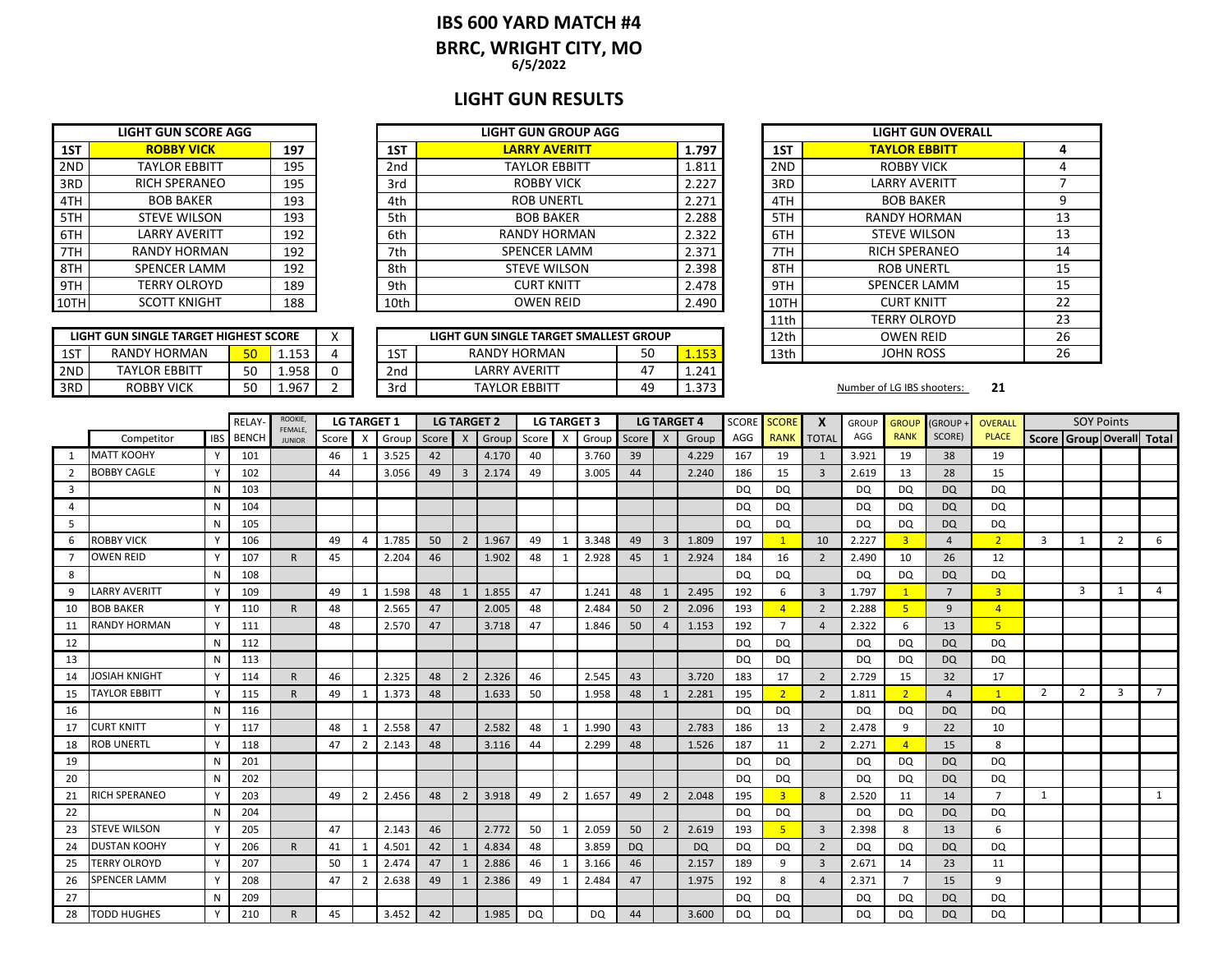|    |                     | RELAY-           | ROOKIE,<br>FEMALE. |         | <b>LG TARGET 1</b> |    | <b>LG TARGET 2</b> |       | <b>LG TARGET 3</b> |    | <b>LG TARGET 4</b> |     | SCORE SCORE |                |           |             |           | GROUP GROUP (GROUP + OVERALL |                           | <b>SOY Points</b> |  |
|----|---------------------|------------------|--------------------|---------|--------------------|----|--------------------|-------|--------------------|----|--------------------|-----|-------------|----------------|-----------|-------------|-----------|------------------------------|---------------------------|-------------------|--|
|    | Competitor          | <b>IBS BENCH</b> | <b>JUNIOR</b>      | Score l | Group Score X      |    | Group              | Score | X Group Score X    |    | <b>Group</b>       |     |             | AGG RANK TOTAL | AGG       | <b>RANK</b> | SCORE)    | <b>PLACE</b>                 | Score Group Overall Total |                   |  |
| 29 |                     | 211              |                    |         |                    |    |                    |       |                    |    |                    | DQ  | DQ          |                | <b>DQ</b> | DQ          | <b>DQ</b> | DQ                           |                           |                   |  |
|    | <b>JOHN ROSS</b>    | 212              |                    | 46      | 3.725              | 46 | 2.055              | 49    | 2.496              | 45 | 2.145              | 186 | 14          |                | 2.605     |             | 26        | 13                           |                           |                   |  |
|    | <b>GABE MATHENY</b> | 213              |                    | 44      | 2.241              | 49 | 2.710              | 46    | 4.223              | 40 | 2.809              | 179 | 18          |                | 2.996     | 18          | 36        | 18                           |                           |                   |  |
|    | <b>SCOTT KNIGHT</b> | 214              |                    | 44      | 2.585              | 47 | 2.899              | 49    | 1.442              | 48 | 4.409              | 188 | 10          |                | 2.834     |             | 27        | 14                           |                           |                   |  |
|    | <b>ROBBY MILES</b>  | 215              |                    | 49      | 2.485              | 47 | 2.830              | 46    | 2.717              | 45 | 2.961              | 187 | 12          |                | 2.748     |             | 28        | 16                           |                           |                   |  |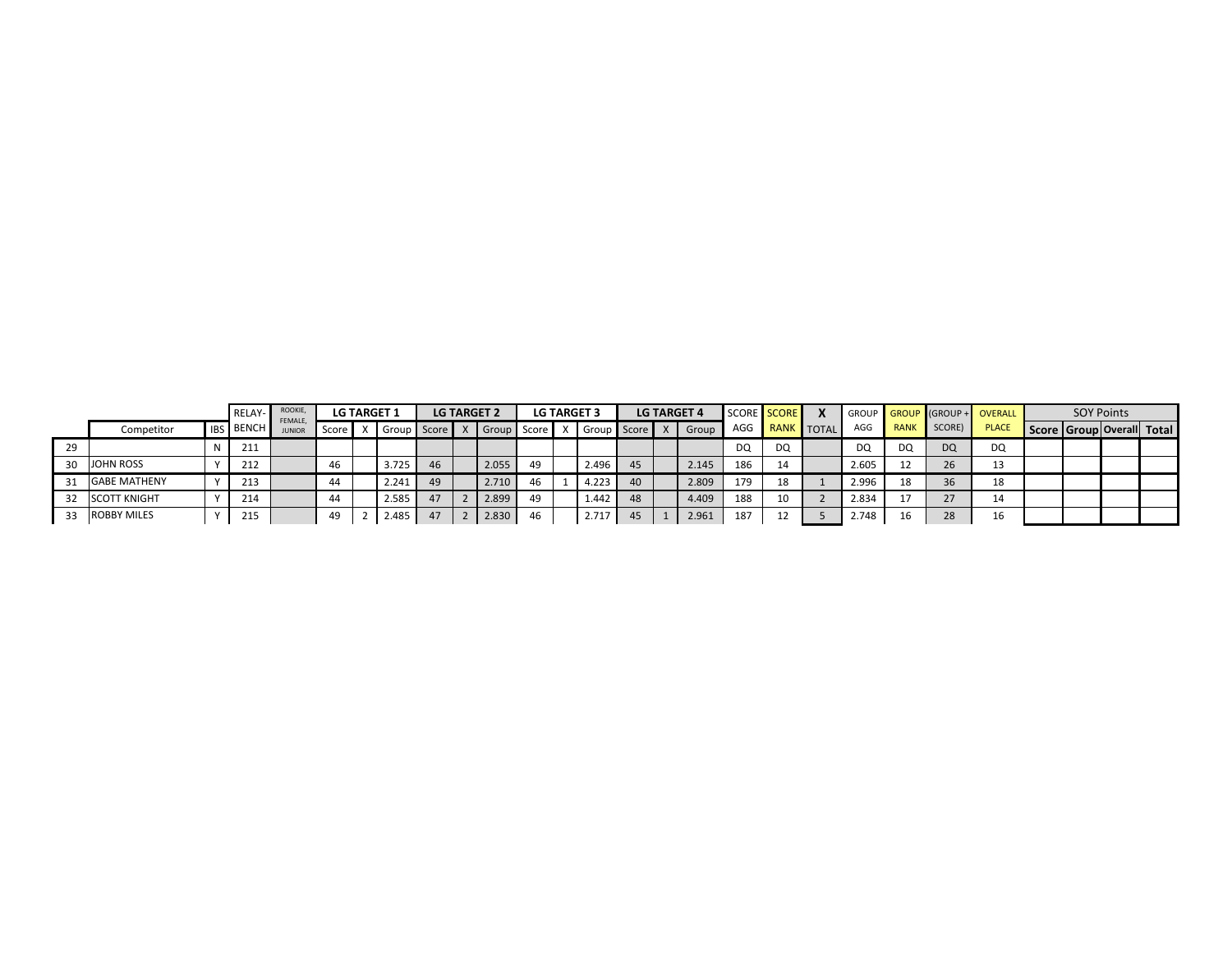#### **IBS 600 YARD MATCH #4**

# **BRRC, WRIGHT CITY, MO**

**6/5/2022**

#### **HEAVY GUN RESULTS**

|      | <b>HEAVY GUN SCORE AGG</b> |     |                 | <b>HEAVY GUN GROUP AGG</b> |       |
|------|----------------------------|-----|-----------------|----------------------------|-------|
| 1ST  | <b>CURT KNITT</b>          | 191 | 1ST             | <b>SCOTT KNIGHT</b>        | 2.181 |
| 2ND  | <b>ROBBY VICK</b>          | 191 | 2 <sub>nd</sub> | <b>CURT KNITT</b>          | 2.318 |
| 3RD  | <b>ROBBY MILES</b>         | 188 | 3rd             | <b>RICH SPERANEO</b>       | 2.421 |
| 4TH  | <b>BOBBY CAGLE</b>         | 188 | 4th             | <b>SPENCER LAMM</b>        | 2.447 |
| 5TH  | <b>GABE MATHENY</b>        | 187 | 5th             | <b>BOB BAKER</b>           | 2.626 |
| 6TH  | <b>TAYLOR EBBITT</b>       | 186 | 6th             | <b>ROBBY MILES</b>         | 2.740 |
| 7TH  | <b>RANDY HORMAN</b>        | 186 | 7th             | <b>BOBBY CAGLE</b>         | 2.844 |
| 8TH  | <b>BOB BAKER</b>           | 185 | 8th             | <b>TERRY OLROYD</b>        | 2.910 |
| 9TH  | <b>STEVE WILSON</b>        | 185 | 9th             | <b>STEVE WILSON</b>        | 2.988 |
| 10TH | LARRY AVERITT              | 184 | 10th            | <b>GABE MATHENY</b>        | 3.046 |
|      |                            |     |                 |                            |       |

|     | <b>HEAVY GUN SINGLE TARGET HIGHEST SCORE</b> |          |       |     | <b>HEAVY GUN SINGLE TARGET SMALLEST GROUP</b> |    |       | 12th | <b>RANDY HORMAN</b>        |    |
|-----|----------------------------------------------|----------|-------|-----|-----------------------------------------------|----|-------|------|----------------------------|----|
| 1ST | <b>ROBBY VICK</b>                            |          | 1.989 | 1ST | <b>ROBBY MILES</b>                            | 49 | .450  | 13th | <b>TERRY OLROYD</b>        |    |
| 2nd | <b>TODD HUGHES</b>                           | $\sim$   | 4.054 | 2ND | <b>RICH SPERANEO</b>                          | 49 | 1.482 |      |                            |    |
| 3rd | CURT KNITT                                   | $\Gamma$ | 102   | 3RD | <b>SPENCER LAMM</b>                           | 49 | 1.594 |      | Number of HG IBS shooters: | 21 |

| <b>HEAVY GUN GROUP AGG</b>      |    |       |                     | <b>HEAVY GUN OVERALL</b> |    |
|---------------------------------|----|-------|---------------------|--------------------------|----|
| <b>SCOTT KNIGHT</b>             |    | 2.181 | 1ST                 | <b>CURT KNITT</b>        | 3  |
| <b>CURT KNITT</b>               |    | 2.318 | 2ND                 | <b>ROBBY MILES</b>       | 9  |
| <b>RICH SPERANEO</b>            |    | 2.421 | 3RD                 | <b>BOBBY CAGLE</b>       | 11 |
| <b>SPENCER LAMM</b>             |    | 2.447 | 4TH                 | <b>BOB BAKER</b>         | 13 |
| <b>BOB BAKER</b>                |    | 2.626 | 5TH                 | <b>ROBBY VICK</b>        | 13 |
| <b>ROBBY MILES</b>              |    | 2.740 | 6TH                 | <b>RICH SPERANEO</b>     | 15 |
| <b>BOBBY CAGLE</b>              |    | 2.844 | 7TH                 | <b>SPENCER LAMM</b>      | 15 |
| <b>TERRY OLROYD</b>             |    | 2.910 | 8TH                 | <b>GABE MATHENY</b>      | 15 |
| <b>STEVE WILSON</b>             |    | 2.988 | 9TH                 | <b>STEVE WILSON</b>      | 18 |
| <b>GABE MATHENY</b>             |    | 3.046 | 10TH                | <b>TAYLOR EBBITT</b>     | 18 |
|                                 |    |       | 11th                | <b>SCOTT KNIGHT</b>      | 19 |
| JN SINGLE TARGET SMALLEST GROUP |    | 12th  | <b>RANDY HORMAN</b> | 21                       |    |
| ROBBY MILES                     | 49 | 1.450 | 13th                | <b>TERRY OLROYD</b>      | 22 |

|    |                      |              | <b>RELAY</b>     | ROOKIE,<br>FEMALE, |           |              | <b>HG TARGET 1</b> |           |                  | <b>HG TARGET 2</b> |       |                | <b>HG TARGET 3</b> |       |                | <b>HG TARGET 4</b> | SCORE     | <b>SCORE</b>   | X              | <b>GROUP</b> | <b>GROUP</b>            | (GROUP+   | <b>OVERALL</b> |                | <b>SOY Points</b> |   |                           |
|----|----------------------|--------------|------------------|--------------------|-----------|--------------|--------------------|-----------|------------------|--------------------|-------|----------------|--------------------|-------|----------------|--------------------|-----------|----------------|----------------|--------------|-------------------------|-----------|----------------|----------------|-------------------|---|---------------------------|
|    | Competitor           |              | <b>IBS</b> BENCH | <b>JUNIOR</b>      | Score     | $\mathsf{X}$ | Group              | Score     | $\boldsymbol{X}$ | Group              | Score | X              | Group              | Score | $\mathsf{X}$   | Group              | AGG       | <b>RANK</b>    | <b>TOTAL</b>   | AGG          | <b>RANK</b>             | SCORE)    | <b>PLACE</b>   |                |                   |   | Score Group Overall Total |
|    | <b>MATT KOOHY</b>    | Y            | 101              |                    | 42        |              | 4.019              | 41        |                  | 5.440              | 41    |                | 5.008              | 42    |                | 6.601              | 166       | 16             | 1              | 5.267        | 18                      | 34        | 18             |                |                   |   |                           |
|    | <b>BOBBY CAGLE</b>   |              | 102              |                    | 45        |              | 3.931              | 48        | $\overline{2}$   | 1.780              | 47    |                | 3.730              | 48    |                | 1.936              | 188       | $\overline{a}$ | 5              | 2.844        |                         | 11        | $\overline{3}$ |                |                   |   |                           |
| 3  |                      | N            | 103              |                    |           |              |                    |           |                  |                    |       |                |                    |       |                |                    | DQ        | <b>DQ</b>      |                | DQ           | DQ                      | <b>DQ</b> | DQ             |                |                   |   |                           |
| 4  |                      | N            | 104              |                    |           |              |                    |           |                  |                    |       |                |                    |       |                |                    | <b>DQ</b> | <b>DQ</b>      |                | DQ           | DQ                      | <b>DQ</b> | DQ             |                |                   |   |                           |
| 5  |                      |              | 105              |                    |           |              |                    |           |                  |                    |       |                |                    |       |                |                    | <b>DQ</b> | <b>DQ</b>      |                | DQ           | DQ                      | <b>DQ</b> | DQ             |                |                   |   |                           |
| 6  | ROBBY VICK           |              | 106              |                    | 44        |              | 4.080              | 50        |                  | 1.989              | 49    |                | 3.420              | 48    |                | 3.120              | 191       | $\overline{2}$ | $\overline{2}$ | 3.152        | 11                      | 13        | 5 <sup>1</sup> | $\overline{2}$ |                   |   | $\overline{2}$            |
|    | <b>OWEN REID</b>     |              | 107              | R.                 | <b>DQ</b> |              | <b>DQ</b>          | <b>DQ</b> |                  | <b>DQ</b>          | 45    |                | 2.261              | 40    |                | 2.535              | DQ        | <b>DQ</b>      |                | <b>DQ</b>    | DQ                      | <b>DQ</b> | <b>DQ</b>      |                |                   |   |                           |
| 8  |                      | N            | 108              |                    |           |              |                    |           |                  |                    |       |                |                    |       |                |                    | <b>DQ</b> | <b>DQ</b>      |                | DQ           | <b>DQ</b>               | <b>DQ</b> | DQ             |                |                   |   |                           |
| 9  | <b>LARRY AVERITT</b> |              | 109              |                    | 47        |              | 3.966              | 48        |                  | 4.056              | 48    | $\overline{2}$ | 3.071              | 41    |                | 2.037              | 184       | 10             | $\Delta$       | 3.283        | 13                      | 23        | 14             |                |                   |   |                           |
| 10 | <b>BOB BAKER</b>     |              | 110              | R.                 | 45        |              | 2.675              | 47        | 1                | 2.432              | 45    |                | 2.907              | 48    | $\overline{2}$ | 2.490              | 185       | 8              | $\overline{3}$ | 2.626        | 5                       | 13        | $\overline{4}$ |                |                   |   |                           |
| 11 | <b>RANDY HORMAN</b>  | $\mathsf{v}$ | 111              |                    | 41        |              | 3.948              | 48        |                  | 3.967              | 49    |                | 2.421              | 48    |                | 3.322              | 186       | $\overline{ }$ | $\overline{2}$ | 3.415        | 14                      | 21        | 12             |                |                   |   |                           |
| 12 |                      | N            | 112              |                    |           |              |                    |           |                  |                    |       |                |                    |       |                |                    | <b>DQ</b> | <b>DQ</b>      |                | DQ           | <b>DQ</b>               | <b>DQ</b> | <b>DQ</b>      |                |                   |   |                           |
| 13 |                      | N            | 113              |                    |           |              |                    |           |                  |                    |       |                |                    |       |                |                    | DQ        | <b>DQ</b>      |                | <b>DQ</b>    | DQ                      | <b>DQ</b> | <b>DQ</b>      |                |                   |   |                           |
| 14 | JOSIAH KNIGHT        | <b>V</b>     | 114              | $\mathsf{R}$       | DQ        |              | <b>DQ</b>          | 46        | 1                | 2.949              | 46    |                | 3.998              | 45    |                | 1.885              | <b>DQ</b> | <b>DQ</b>      | $\mathbf{1}$   | <b>DQ</b>    | <b>DQ</b>               | <b>DQ</b> | <b>DQ</b>      |                |                   |   |                           |
| 15 | TAYLOR EBBITT        | Y            | 115              | R                  | 44        |              | 2.870              | 47        |                  | 3.890              | 47    |                | 3.452              | 48    |                | 2.835              | 186       | 6              |                | 3.262        | 12                      | 18        | 10             |                |                   |   |                           |
| 16 |                      | N            | 116              |                    |           |              |                    |           |                  |                    |       |                |                    |       |                |                    | DQ        | <b>DQ</b>      |                | <b>DQ</b>    | DQ                      | <b>DQ</b> | DQ             |                |                   |   |                           |
| 17 | <b>CURT KNITT</b>    |              | 117              |                    | 45        |              | 2.464              | 47        |                  | 2.234              | 49    |                | 2.381              | 50    |                | 2.193              | 191       |                | $\overline{2}$ | 2.318        | $\overline{2}$          | 3         |                | 3              | $\overline{2}$    | 3 | 8                         |
| 18 | <b>ROB UNERTL</b>    |              | 118              |                    | 41        |              | 4.385              | 46        |                  | 2.770              | 46    |                | 3.014              | 44    |                | 3.655              | 177       | 13             |                | 3.456        | 15                      | 28        | 15             |                |                   |   |                           |
| 19 |                      | N            | 201              |                    |           |              |                    |           |                  |                    |       |                |                    |       |                |                    | DQ        | DQ             |                | <b>DQ</b>    | DQ                      | <b>DQ</b> | <b>DQ</b>      |                |                   |   |                           |
| 20 |                      | N            | 202              |                    |           |              |                    |           |                  |                    |       |                |                    |       |                |                    | DQ        | <b>DQ</b>      |                | <b>DQ</b>    | <b>DQ</b>               | <b>DQ</b> | <b>DQ</b>      |                |                   |   |                           |
| 21 | RICH SPERANEO        |              | 203              |                    | 48        |              | 2.165              | 40        |                  | 2.689              | 49    |                | 1.482              | 40    |                | 3.349              | 177       | 12             |                | 2.421        | $\overline{\mathbf{3}}$ | 15        | 6              |                | -1                |   |                           |
| 22 |                      | N            | 204              |                    |           |              |                    |           |                  |                    |       |                |                    |       |                |                    | <b>DQ</b> | <b>DQ</b>      |                | DQ           | DQ                      | <b>DQ</b> | <b>DQ</b>      |                |                   |   |                           |
| 23 | <b>STEVE WILSON</b>  |              | 205              |                    | 49        |              | 2.423              | 49        |                  | 2.880              | 45    | 2              | 4.432              | 42    |                | 2.216              | 185       | 9              | $\overline{3}$ | 2.988        | q                       | 18        | 9              |                |                   |   |                           |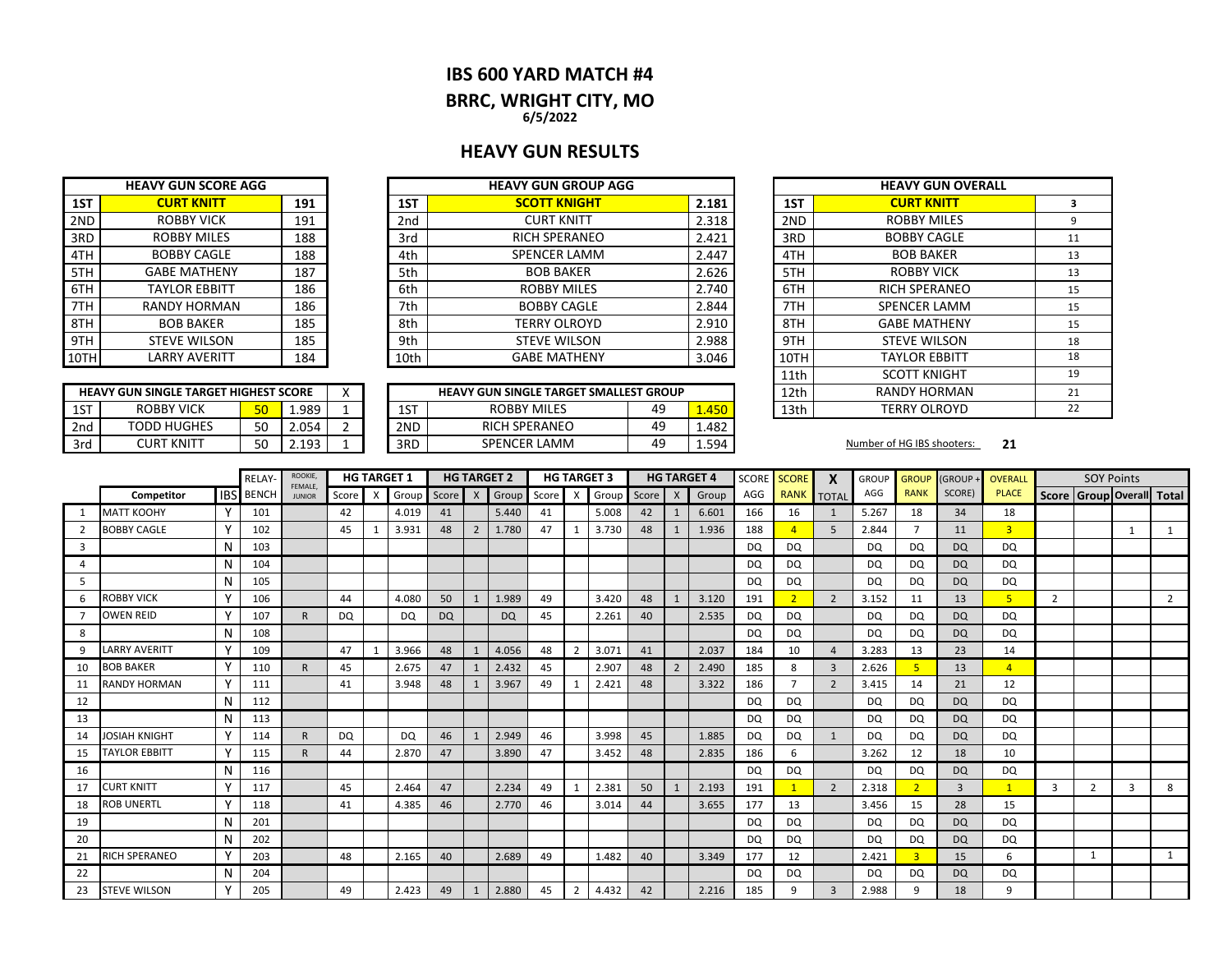|    |                     | RELAY-           | ROOKIE,<br>FEMALE |           | <b>HG TARGET 1</b> |       | <b>HG TARGET 2</b> |    | <b>HG TARGET 3</b> |    | <b>HG TARGET 4</b> |           | SCORE SCORE | X                | <b>GROUP</b> |             |           | <b>GROUP (GROUP + OVERALL</b> | <b>SOY Points</b> |                                 |  |
|----|---------------------|------------------|-------------------|-----------|--------------------|-------|--------------------|----|--------------------|----|--------------------|-----------|-------------|------------------|--------------|-------------|-----------|-------------------------------|-------------------|---------------------------------|--|
|    | Competitor          | <b>IBS BENCH</b> | <b>JUNIOR</b>     | Score     | Group              | Score | Group Score        |    | Group Score        |    | Group              | AGG       | <b>RANK</b> | $\sqrt{ }$ TOTAL | AGG          | <b>RANK</b> | SCORE)    | <b>PLACE</b>                  |                   | Score   Group   Overall   Total |  |
| 24 | DUSTAN KOOHY        | 206              |                   | 41        | 3.264              | 46    | 4.508              | 37 | 4.741              | 41 | 6.194              | 165       |             |                  | 4.677        | 17          | 34        | 17                            |                   |                                 |  |
|    | <b>TERRY OLROYD</b> | 207              |                   | 44        | 3.159              | 48    | 2.396              | 42 | 3.132              | 42 | 2.954              | 176       | 14          |                  | 2.910        |             | 22        | 13                            |                   |                                 |  |
| 26 | <b>SPENCER LAMM</b> | 208              |                   | 49        | 1.594              | 42    | 2.712              | 44 | 3.530              | 47 | 1.952              | 182       |             |                  | 2.447        |             | 15        |                               |                   |                                 |  |
| 27 |                     | 209              |                   |           |                    |       |                    |    |                    |    |                    | DQ        | DQ          |                  | <b>DQ</b>    | DQ          | <b>DQ</b> | DQ                            |                   |                                 |  |
| 28 | <b>TODD HUGHES</b>  | 210              |                   | <b>DQ</b> | DQ                 | 43    | 5.975              | 50 | 2.054              |    | 4.446              | <b>DQ</b> | DQ          |                  | DQ           | <b>DQ</b>   | DQ        | <b>DQ</b>                     |                   |                                 |  |
| 29 |                     | 211              |                   |           |                    |       |                    |    |                    |    |                    | DQ        | DQ          |                  | DQ           | DQ          | <b>DQ</b> | DQ                            |                   |                                 |  |
| 30 | <b>JOHN ROSS</b>    | 212              |                   | 48        | 3.134              | 44    | 3.301              | 45 | 3.049              | 39 | 4.587              | 176       |             |                  | 3.518        | 16          | 31        | 16                            |                   |                                 |  |
|    | <b>GABE MATHENY</b> | 213              |                   | 47        | 2.871              | 48    | 2.980              | 47 | 3.406              | 45 | 2.925              | 187       |             |                  | 3.046        | 10          | 15        |                               |                   |                                 |  |
| 32 | <b>SCOTT KNIGHT</b> | 214              |                   | 45        | 2.512              | 41    | 2.045              | 41 | 2.227              |    | 1.938              | 127       | 18          |                  | 2.181        |             | 19        | 11                            |                   |                                 |  |
| 33 | <b>ROBBY MILES</b>  | 215              |                   | 49        | 1.450              | 46    | 3.151              | 48 | 2.195              | 45 | 4.165              | 188       |             |                  | 2.740        |             | $\alpha$  |                               |                   |                                 |  |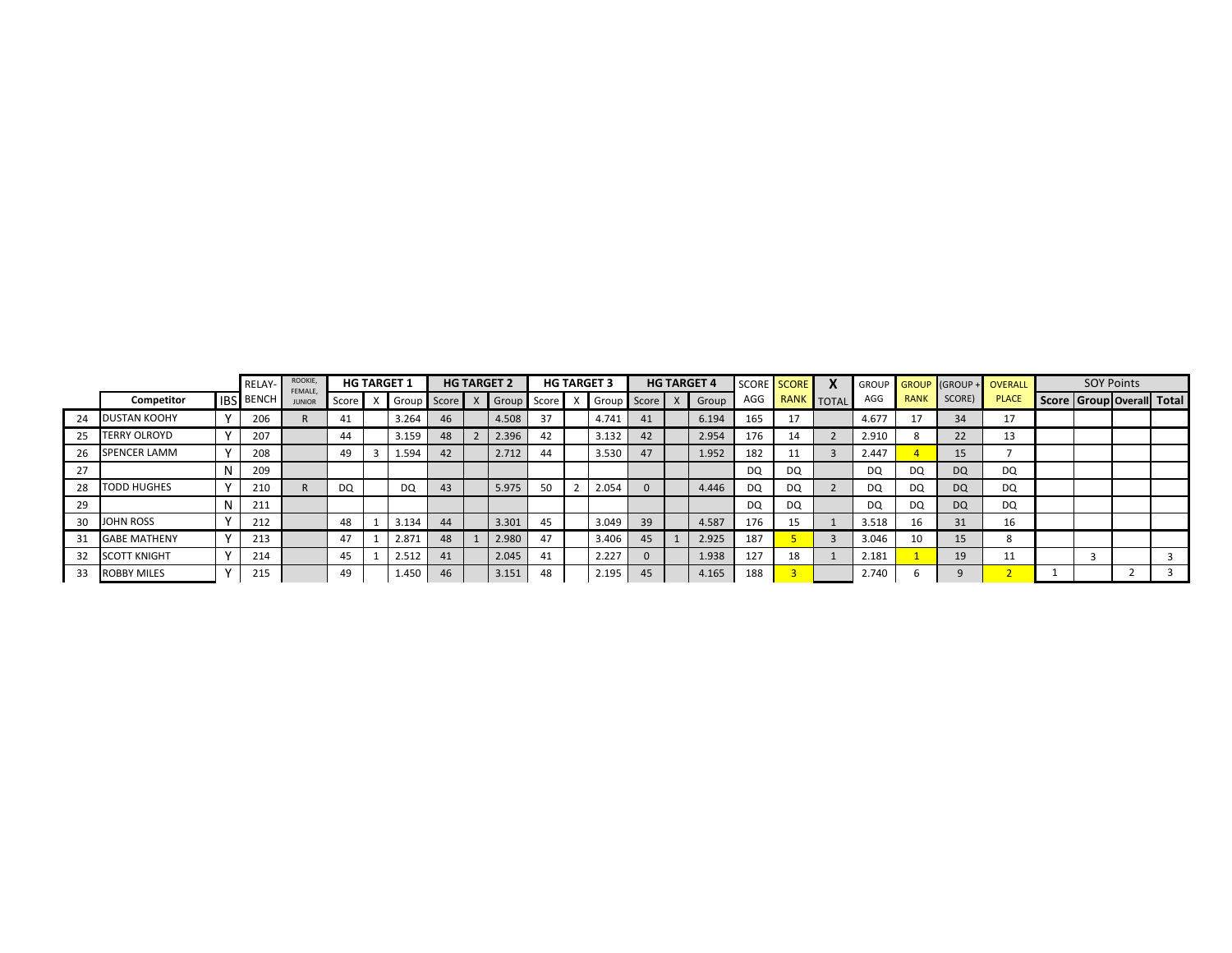## **BRRC, WRIGHT CITY, MO Light Gun Equipment List 6/5/2022**

|                | Competitor           |    | Caliber         | Action        | Barrel          | Stock             | Scope                           | Powder       | <b>Bullet</b>    | Gunsmith                |
|----------------|----------------------|----|-----------------|---------------|-----------------|-------------------|---------------------------------|--------------|------------------|-------------------------|
| $\mathbf{1}$   | <b>RANDY HORMAN</b>  |    | LG 6MM HAMMER   | <b>BAT</b>    | LEDERER         | <b>LRB</b>        | NIGHTFORCE 12-42                | VARGET       | <b>BARTS 103</b> | <b>SELF</b>             |
| $\overline{2}$ | <b>TODD HUGHES</b>   | LG | 6 BR            | <b>BAT</b>    | <b>KRIEGER</b>  | <b>ROY HUNTER</b> | Mar-60                          | VARGET       | <b>BARTS 105</b> | <b>B BAKER</b>          |
| 3              | <b>BOB BAKER</b>     | LG | 6 BR            | <b>BAT</b>    | <b>KRIEGER</b>  | <b>ROY HUNTER</b> | <b>NIGHTFORCE</b>               | VARGET       | <b>BARTS 105</b> | <b>SELF</b>             |
| 4              | <b>OWEN REID</b>     | LG | 6 <sub>BR</sub> | <b>BAT</b>    | <b>BRUX</b>     | <b>WOODEN</b>     | NIGHTFORCE 55                   | VARGET       | <b>BARTS 103</b> | <b>D Q GUNSMITHING</b>  |
| 5              | <b>ROBBY MILES</b>   | LG | 6 BR            | <b>BAT</b>    | <b>HAWKHILL</b> | ST 1000           | NIGHTFORCE 55                   | VARGET       | <b>BARTS 103</b> | D Q GUNSMITHING         |
| 6              | <b>TAYLOR EBBITT</b> | LG | 6 MM            | <b>BAT</b>    | <b>HAWKHILL</b> | ST 1000           | NIGHTFORCE 55                   | VARGET       | <b>BARTS</b>     | D Q GUNSMITHING         |
| $\overline{7}$ | <b>ROBBY VICK</b>    | LG | 6 BRAI          | <b>BAT</b>    | <b>BARTLEIN</b> | LRB               | KAHLES 50                       | H4895        | <b>BARTS</b>     | WHEELER                 |
| 8              | <b>TERRY OLROYD</b>  | LG | 6 BRA           | <b>BAT</b>    | <b>KRIEGER</b>  | ST 1000           | NIGHTFORCE 55                   | H4895        | <b>BARTS 103</b> | <b>SPERANEO</b>         |
| 9              | <b>LARRY AVERITT</b> | LG | 6 BRAI          | <b>BAT</b>    | LEDERER         | <b>SCOVILLE</b>   | Mar-80                          | H4895        | VT 103           | <b>B. STEVENS</b>       |
| 10             | RICH SPERANEO        | LG | 6 BRA           | BAT           | <b>BARTLEIN</b> | <b>LRB</b>        | <b>VORTEX 60</b>                | H4895        | <b>BARTS 103</b> | <b>SELF</b>             |
| 11             | <b>BOBBY CAGLE</b>   | LG | 6 BR            | <b>BAT</b>    | <b>KRIEGER</b>  | <b>TRACKER</b>    | NIGHTFORCE 12-42                | VARGET       | BERGER 105       | <b>DJJONES</b>          |
| 12             | SPENCER LAMM         | LG | <b>DASHER</b>   | <b>BAT</b>    | <b>BRUX</b>     | KELBY             | NIGHTFORCE 12-42                |              | VT               | <b>SELF</b>             |
| 13             | <b>GABE MATHENY</b>  | LG | 6 BRA           | BAT           | <b>BRUX</b>     | HAMMERHEAD        | NIGHTFORCE 55                   | H4895        | <b>BARTS 103</b> | <b>STEVENS ACCURACY</b> |
| 14             | <b>STEVE WILSON</b>  |    | LG 6 MM HAMMER  | <b>BAT</b>    | LEDERER         | <b>PRT</b>        | NIGHTFORCE 12-42                |              | HAMMER 103       | <b>HORMAN</b>           |
| 15             | <b>DUSTAN KOOHY</b>  | LG | 6 MM            | <b>BORDEN</b> | <b>KRIEGER</b>  |                   | NIGHTFORCE 12-42                | VARGET       | BERGER 105       | <b>BIGELOW</b>          |
| 16             | <b>JOHN ROSS</b>     | LG | 6 BR            | <b>BAT</b>    | <b>HAWKHILL</b> | ST 1000           | NIGHTFORCE 55                   | VARGET       | <b>VT 103</b>    | <b>HONGISTO</b>         |
| 17             | <b>MATT KOOHY</b>    | LG | <b>6 DASHER</b> | <b>BAT</b>    | <b>KRIEGER</b>  | ST 1000           | NIGHTFORCE 55                   | <b>RL-15</b> | <b>VT 103</b>    | <b>BIGELOW / KOOHY</b>  |
| 18             | <b>JOSIAH KNIGHT</b> | LG | 6 MM            | <b>BAT</b>    | <b>HAWKHILL</b> |                   | CHARLIE SIEBER NIGHTFORCE 12-42 | VARGET       | VT 103           | <b>HONGISTO</b>         |
| 19             | <b>SCOTT KNIGHT</b>  | LG | 6 MM            | <b>BAT</b>    | LEDERER         | <b>PRT</b>        | NIGHTFORCE 12-42                | VARGET       | <b>BARTS 103</b> | <b>HONGISTO</b>         |
| 20             | <b>CURT KNITT</b>    | LG | 6 BRA           | <b>BAT</b>    | <b>BARTLEIN</b> | <b>CTK</b>        | NIGHTFORCE 55                   | H4895        | VT 103           | <b>CTK</b>              |
| 21             | <b>ROB UNERTL</b>    | LG | 6 BRA-C         | <b>BAT</b>    | <b>KRIEGER</b>  | ST 1000           | NIGHTFORCE 55                   | VARGET       | <b>BARTS 105</b> | <b>UNERTL</b>           |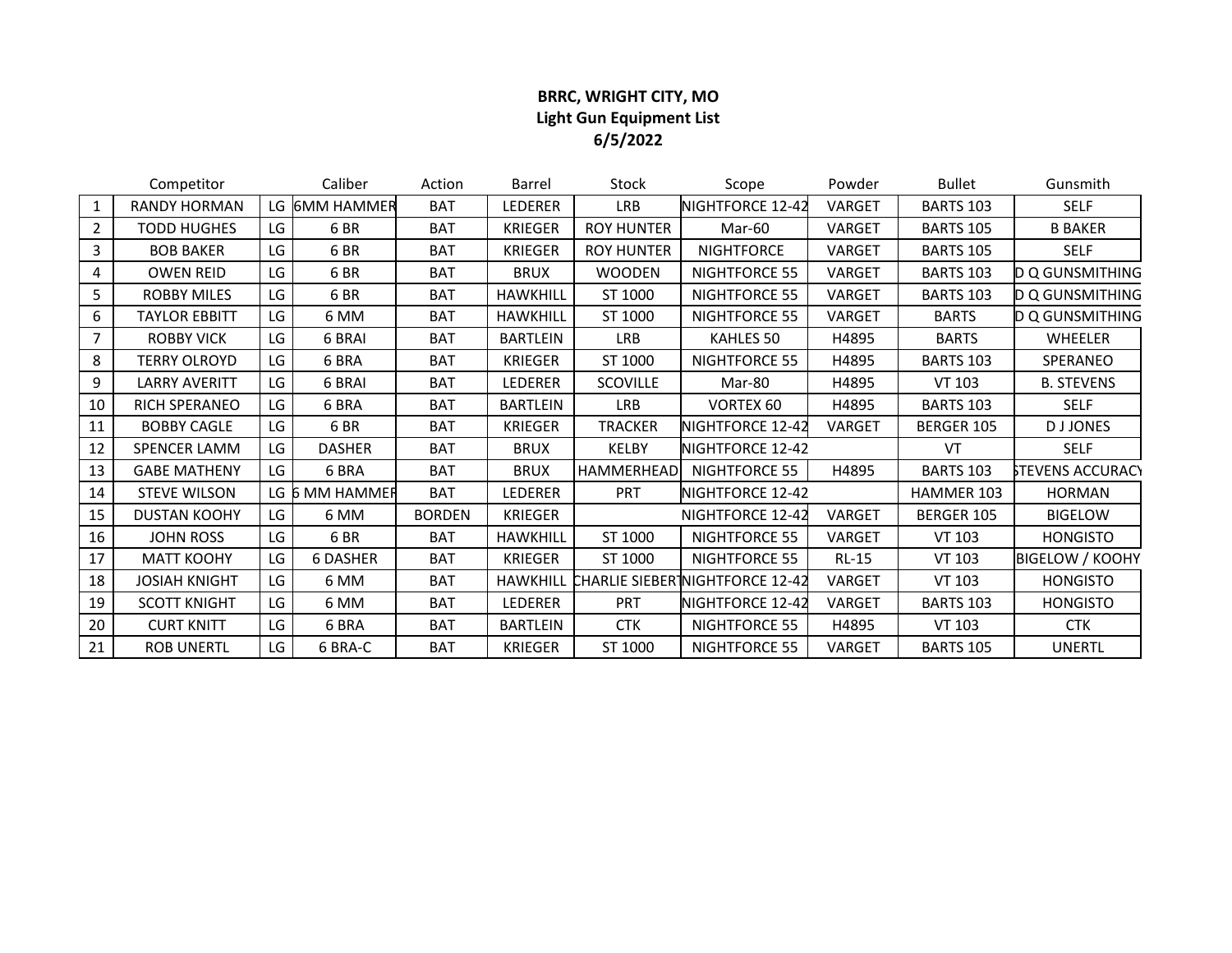### **BRRC, WRIGHT CITY, MO Heavy Gun Equipment List 6/5/2022**

|                | Competitor           |     | Caliber           | Action        | Barrel          | Stock                       | Scope             | Powder  | <b>Bullet</b>    | Gunsmith               |
|----------------|----------------------|-----|-------------------|---------------|-----------------|-----------------------------|-------------------|---------|------------------|------------------------|
| $\mathbf{1}$   | <b>RANDY HORMAN</b>  | HG. | <b>6MM HAMMER</b> | <b>BAT</b>    | LEDERER         | LRB                         | NIGHTFORCE 12-42  | VARGET  | <b>BARTS 103</b> | <b>SELF</b>            |
| $\overline{2}$ | <b>TODD HUGHES</b>   | HG  | 6 <sub>BR</sub>   | <b>BAT</b>    | <b>KRIEGER</b>  | <b>ROY HUNTER</b>           | Mar-60            | VARGET  | <b>BARTS 105</b> | <b>B BAKER</b>         |
| 3              | <b>BOB BAKER</b>     | HG  | 6BR               | <b>BAT</b>    | <b>KRIEGER</b>  | ST 1000                     | <b>NIGHTFORCE</b> | VARGET  | BERGER 108       | <b>SELF</b>            |
| 4              | <b>OWEN REID</b>     | HG  | 6 <sub>BR</sub>   | <b>BAT</b>    | <b>BRUX</b>     | <b>WOODEN</b>               | NIGHTFORCE 55     | VARGET  | <b>BARTS 103</b> | <b>D Q GUNSMITHING</b> |
| 5              | <b>ROBBY MILES</b>   | HG  | 6BR               | <b>BAT</b>    | <b>HAWKHILL</b> | ST 1000                     | NIGHTFORCE 55     | VARGET  | <b>BARTS 103</b> | ID Q GUNSMITHING       |
| 6              | <b>TAYLOR EBBITT</b> | HG  | 6 MM              | <b>BAT</b>    | <b>HAWKHILL</b> | ST 1000                     | NIGHTFORCE 55     | VARGET  | <b>BARTS</b>     | <b>D Q GUNSMITHING</b> |
|                | <b>ROBBY VICK</b>    | HG  | 6 BRAI            | <b>BAT</b>    | <b>BARTLEIN</b> | <b>LRB</b>                  | KAHLES 50         | H4895   | <b>BARTS</b>     | WHEELER                |
| 8              | <b>TERRY OLROYD</b>  | HG  | 6 BRA             | <b>BAT</b>    | <b>KRIEGER</b>  | ST 1000                     | NIGHTFORCE 55     | H4895   | <b>BARTS 103</b> | <b>SPERANEO</b>        |
| 9              | <b>LARRY AVERITT</b> | HG  | 6 BRAI            | <b>BAT</b>    | LEDERER         | <b>SCOVILLE</b>             | Mar-80            | H4895   | <b>VT 103</b>    | <b>B. STEVENS</b>      |
| 10             | RICH SPERANEO        | HG  | 6 BRA             | <b>BAT</b>    | <b>BARTLEIN</b> | LRB                         | <b>VORTEX 60</b>  | H4895   | <b>BARTS 103</b> | <b>SELF</b>            |
| 11             | <b>BOBBY CAGLE</b>   | HG  | 6 <sub>BR</sub>   | <b>PANDA</b>  | ABC             | <b>TRACKER</b>              | NIGHTFORCE 55     | VARGET  | <b>BARTS 105</b> | <b>BOB BAKER</b>       |
| 12             | <b>SPENCER LAMM</b>  | HG  | <b>DASHER</b>     | <b>BAT</b>    | <b>KRIEGER</b>  |                             | NIGHTFORCE 12-42  |         | VT               | <b>SELF</b>            |
| 13             | <b>GABE MATHENY</b>  | HG  | 6 BRA             | <b>BAT</b>    | LEDERER         | <b>MAXI TRACKER</b>         | NIGHTFORCE 55     | H4895   | <b>BARTS 103</b> | <b>STROUD</b>          |
| 14             | <b>STEVE WILSON</b>  |     | HG 6 MM HAMMER    | <b>BAT</b>    | LEDERER         | <b>PRT</b>                  | NIGHTFORCE 12-42  |         | HAMMER 103       | <b>HORMAN</b>          |
| 15             | <b>DUSTAN KOOHY</b>  | HG  | 6 MM              | <b>BORDEN</b> | <b>KRIEGER</b>  |                             | NIGHTFORCE 12-42  | VARGET  | BERGER 105       | <b>BIGELOW</b>         |
| 16             | <b>JOHN ROSS</b>     | HG  | 6 BR              | <b>BAT</b>    | <b>HAWKHILL</b> | ST 1000                     | NIGHTFORCE 55     | VARGET  | VT 103           | <b>HONGISTO</b>        |
| 17             | <b>MATT KOOHY</b>    | HG  | <b>6 DASHER</b>   | <b>BAT</b>    | <b>KRIEGER</b>  | ST 1000                     | NIGHTFORCE 55     | $RL-15$ | <b>VT 103</b>    | <b>BIGELOW / KOOHY</b> |
| 18             | <b>JOSIAH KNIGHT</b> | HG  | 6 MM              | <b>BAT</b>    | <b>HAWKHILL</b> | CHARLIE SIEBER <sup>-</sup> | NIGHTFORCE 12-42  | VARGET  | VT 103           | <b>HONGISTO</b>        |
| 19             | <b>SCOTT KNIGHT</b>  | HG  | 6 MM              | <b>BAT</b>    | LEDERER         | <b>PRT</b>                  | NIGHTFORCE 12-42  | VARGET  | <b>BARTS 103</b> | <b>HORMAN</b>          |
| 20             | <b>CURT KNITT</b>    | HG. | 6 BRA             | <b>BAT</b>    | <b>BARTLEIN</b> | <b>CTK</b>                  | NIGHTFORCE 55     | H4895   | VT 103           | <b>CTK</b>             |
| 21             | <b>ROB UNERTL</b>    | HG  | 6 BRA             | <b>BAT</b>    | <b>BARTLEIN</b> | <b>OWN</b>                  | NIGHTFORCE 55     | VARGET  | <b>BARTS 105</b> | UNERTL                 |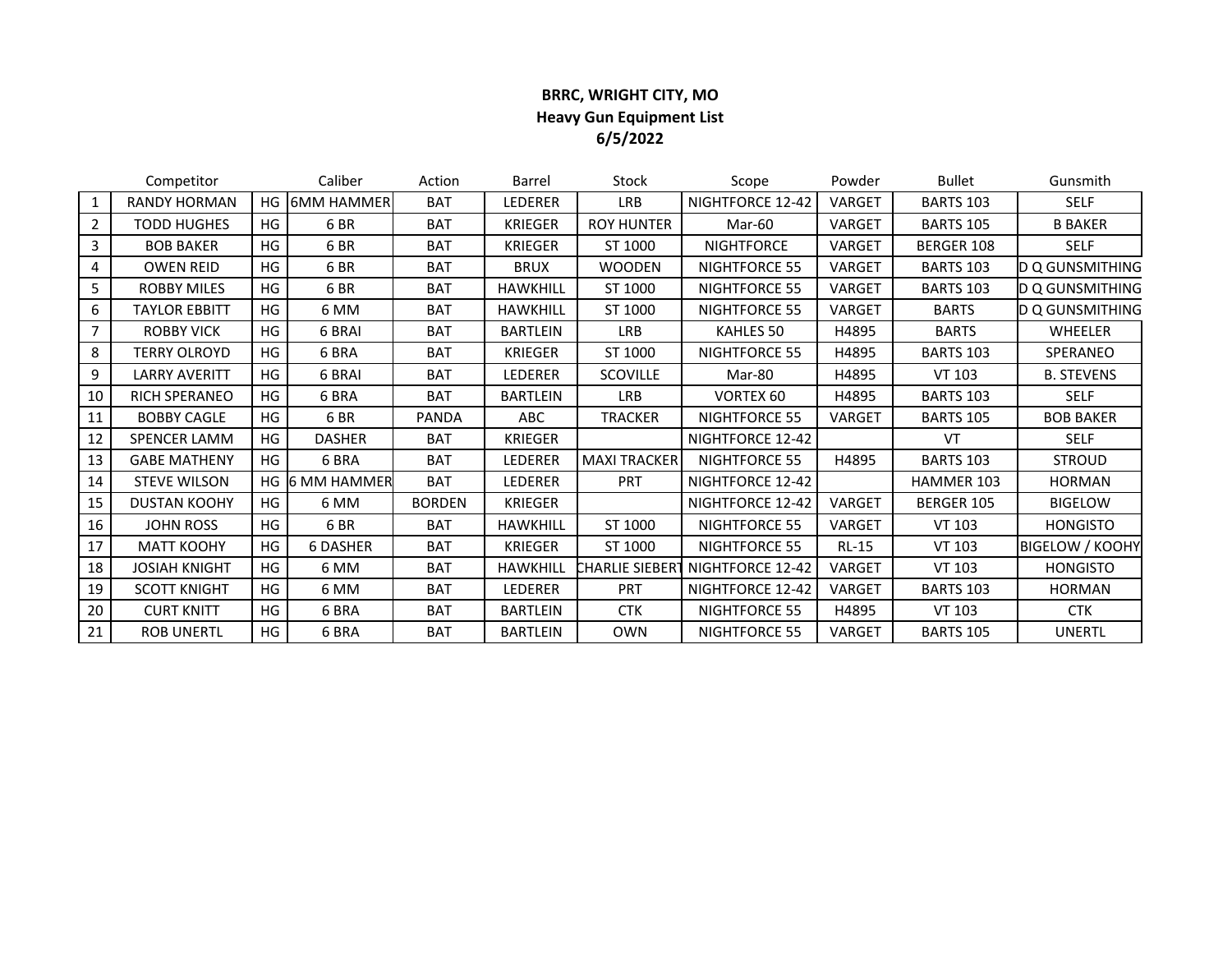#### **IBS 600 YARD MATCH #4 BRRC, WRIGHT CITY, MO 6/5/2022**

### **FACTORY GUN RESULTS**

| <b>FACTORY GUN SCORE AGG</b> |       |      |  |  |  |  |  |  |  |
|------------------------------|-------|------|--|--|--|--|--|--|--|
| 1ST                          | H N/A | #N/A |  |  |  |  |  |  |  |
| 2ND                          | #N/A  | #N/A |  |  |  |  |  |  |  |
| 3RD                          | #N/A  | #N/A |  |  |  |  |  |  |  |
| 4TH                          | #N/A  | #N/A |  |  |  |  |  |  |  |
| 5TH                          | #N/A  | #N/A |  |  |  |  |  |  |  |
| 6TH                          | #N/A  | #N/A |  |  |  |  |  |  |  |
| 7TH                          | #N/A  | #N/A |  |  |  |  |  |  |  |
| 8TH                          | #N/A  | #N/A |  |  |  |  |  |  |  |
| 9TH                          | #N/A  | #N/A |  |  |  |  |  |  |  |
| 10TH                         | #N/A  | #N/A |  |  |  |  |  |  |  |

|      | <b>FACTORY GUN SCORE AGG</b> |      |      | <b>FACTORY GUN GROUP AGG</b> |       |      | <b>FACTORY GUN OVERALL</b> |      |
|------|------------------------------|------|------|------------------------------|-------|------|----------------------------|------|
| 1ST  | H N/A                        | #N/A | 1ST  | H N/A                        | #N/A  | 1ST  | H N/A                      | #N/A |
| 2ND  | #N/A                         | #N/A | 2nd  | #N/A                         | H N/A | 2ND  | #N/A                       | #N/A |
| 3RD  | #N/A                         | #N/A | 3rd  | #N/A                         | #N/A  | 3RD  | #N/A                       | #N/A |
| 4TH  | #N/A                         | #N/A | 4th  | #N/A                         | #N/A  | 4TH  | #N/A                       | #N/A |
| 5TH  | #N/A                         | #N/A | 5th  | #N/A                         | #N/A  | 5TH  | #N/A                       | #N/A |
| 6TH  | #N/A                         | #N/A | 6th  | #N/A                         | #N/A  | 6TH  | #N/A                       | #N/A |
| 7TH  | #N/A                         | #N/A | 7th  | #N/A                         | #N/A  | 7TH  | #N/A                       | #N/A |
| 8TH  | #N/A                         | #N/A | 8th  | #N/A                         | #N/A  | 8TH  | #N/A                       | #N/A |
| 9TH  | #N/A                         | #N/A | 9th  | #N/A                         | H N/A | 9TH  | #N/A                       | #N/A |
| 10TH | #N/A                         | #N/A | 10th | #N/A                         | #N/A  | 10TH | #N/A                       | #N/A |

|     | <b>FACTORY GUN SINGLE TARGET HIGHEST SCORE</b> |       | $\lambda$ |              | FACTORY GUN SINGLE TARGET SMALLEST GROUP |      |         | 12th | #N/A | #N/A |
|-----|------------------------------------------------|-------|-----------|--------------|------------------------------------------|------|---------|------|------|------|
| 1ST |                                                | 0.000 |           | $\sim$<br>∸∸ | #N//                                     | #N/A | H N/A   | 13th | #N/A | #N/A |
| 2ND |                                                | 0.000 |           | 2nd          | #N/A                                     | #N/A | # $N/A$ | 14th | #N/A | #N/A |
| 3RD |                                                | 0.000 |           | 3rd          | #N/A                                     | #N/A | # $N/A$ | 15th | #N/A | #N// |

|      | <b>FACTORY GUN OVERALL</b> |      |
|------|----------------------------|------|
| 1ST  | H N/A                      | #N/A |
| 2ND  | #N/A                       | #N/A |
| 3RD  | #N/A                       | #N/A |
| 4TH  | #N/A                       | #N/A |
| 5TH  | #N/A                       | #N/A |
| 6TH  | #N/A                       | #N/A |
| 7TH  | #N/A                       | #N/A |
| 8TH  | #N/A                       | #N/A |
| 9TH  | #N/A                       | #N/A |
| 10TH | #N/A                       | #N/A |
| 11th | #N/A                       | #N/A |
| 12th | #N/A                       | #N/A |
| 13th | #N/A                       | #N/A |
| 14th | #N/A                       | #N/A |
| 15th | #N/A                       | #N/A |

**Enter number of shooters for IBS points**

**7**

┑

|     | <b>FACTORY GUN SINGLE TARGET HIGHEST SCORE</b> |       |  |
|-----|------------------------------------------------|-------|--|
| 1ST |                                                | 0.000 |  |
| 2ND |                                                | 0.000 |  |
| 3RD |                                                | n nnn |  |

|                |            | RELAY-           | ROOKIE,<br>FEMALE, |       | <b>TARGET 1</b> |       |       | <b>TARGET 2</b> |       |       | <b>TARGET 3</b> |             | <b>TARGET 4</b> |              | SCORE SCORE |           | $\mathbf{x}$ | <b>GROUP</b> | <b>GROUP</b> | (GROUP+     | OVERALL   |              |    | <b>Points</b> |    |             |
|----------------|------------|------------------|--------------------|-------|-----------------|-------|-------|-----------------|-------|-------|-----------------|-------------|-----------------|--------------|-------------|-----------|--------------|--------------|--------------|-------------|-----------|--------------|----|---------------|----|-------------|
|                | Competitor | <b>IBS</b> BENCH | <b>JUNIOR</b>      | Score | $\mathsf{X}$    | Group | Score | $\mathsf{X}$    | Group | Score | $\mathsf{X}$    | Group Score |                 | $\mathsf{x}$ | Group       | AGG       | <b>RANK</b>  | <b>TOTAL</b> | AGG          | <b>RANK</b> | SCORE)    | <b>PLACE</b> | s. | G             | OA | Total       |
| 1              |            | 101              |                    |       |                 |       |       |                 |       |       |                 |             |                 |              |             | DQ        | DQ           |              | DQ           | <b>DQ</b>   | <b>DQ</b> | DQ           |    |               |    | 0           |
| $\overline{2}$ |            | 102              |                    |       |                 |       |       |                 |       |       |                 |             |                 |              |             | DQ        | DQ           |              | DQ           | DQ          | <b>DQ</b> | DQ           |    |               |    | 0           |
| 3              |            | 103              |                    |       |                 |       |       |                 |       |       |                 |             |                 |              |             | <b>DQ</b> | <b>DQ</b>    |              | DQ           | <b>DQ</b>   | <b>DQ</b> | DQ           |    |               |    | $\mathbf 0$ |
| 4              |            | 104              |                    |       |                 |       |       |                 |       |       |                 |             |                 |              |             | DQ        | DQ           |              | DQ           | <b>DQ</b>   | <b>DQ</b> | DQ           |    |               |    | 0           |
| 5              |            | 105              |                    |       |                 |       |       |                 |       |       |                 |             |                 |              |             | <b>DQ</b> | DQ           |              | DQ           | DQ          | <b>DQ</b> | DQ           |    |               |    | 0           |
| 6              |            | 106              |                    |       |                 |       |       |                 |       |       |                 |             |                 |              |             | DQ        | <b>DQ</b>    |              | <b>DQ</b>    | <b>DQ</b>   | <b>DQ</b> | DQ           |    |               |    | 0           |
| $\overline{7}$ |            | 107              |                    |       |                 |       |       |                 |       |       |                 |             |                 |              |             | DQ        | DQ           |              | DQ           | <b>DQ</b>   | <b>DQ</b> | DQ           |    |               |    | 0           |
| 8              |            | 108              |                    |       |                 |       |       |                 |       |       |                 |             |                 |              |             | DQ        | DQ           |              | DQ           | <b>DQ</b>   | <b>DQ</b> | DQ           |    |               |    | 0           |
| 9              |            | 109              |                    |       |                 |       |       |                 |       |       |                 |             |                 |              |             | DQ        | <b>DQ</b>    |              | DQ           | <b>DQ</b>   | <b>DQ</b> | DQ           |    |               |    | 0           |
| 10             |            | 110              |                    |       |                 |       |       |                 |       |       |                 |             |                 |              |             | DQ        | <b>DQ</b>    |              | DQ           | <b>DQ</b>   | <b>DQ</b> | DQ           |    |               |    | 0           |
| 11             |            | 111              |                    |       |                 |       |       |                 |       |       |                 |             |                 |              |             | DQ        | <b>DQ</b>    |              | <b>DQ</b>    | DQ          | <b>DQ</b> | DQ           |    |               |    | 0           |
| 12             |            | 112              |                    |       |                 |       |       |                 |       |       |                 |             |                 |              |             | <b>DQ</b> | <b>DQ</b>    |              | <b>DQ</b>    | <b>DQ</b>   | <b>DQ</b> | <b>DQ</b>    |    |               |    | 0           |
| 13             |            | 113              |                    |       |                 |       |       |                 |       |       |                 |             |                 |              |             | DQ        | DQ           |              | DQ           | <b>DQ</b>   | <b>DQ</b> | DQ           |    |               |    | 0           |
| 14             |            | 114              |                    |       |                 |       |       |                 |       |       |                 |             |                 |              |             | DQ        | DQ           |              | DQ           | <b>DQ</b>   | <b>DQ</b> | DQ           |    |               |    | 0           |
| 15             |            | 115              |                    |       |                 |       |       |                 |       |       |                 |             |                 |              |             | DQ        | DQ           |              | DQ           | DQ          | <b>DQ</b> | DQ           |    |               |    | $\mathbf 0$ |
| 16             |            | 116              |                    |       |                 |       |       |                 |       |       |                 |             |                 |              |             | DQ        | DQ           |              | DQ           | DQ          | <b>DQ</b> | DQ           |    |               |    | 0           |
| 17             |            | 117              |                    |       |                 |       |       |                 |       |       |                 |             |                 |              |             | DQ        | <b>DQ</b>    |              | DQ           | <b>DQ</b>   | <b>DQ</b> | DQ           |    |               |    | 0           |
| 18             |            | 118              |                    |       |                 |       |       |                 |       |       |                 |             |                 |              |             | DQ        | <b>DQ</b>    |              | DQ           | <b>DQ</b>   | <b>DQ</b> | DQ           |    |               |    | 0           |
| 19             |            | 201              |                    |       |                 |       |       |                 |       |       |                 |             |                 |              |             | DQ        | DQ           |              | DQ           | <b>DQ</b>   | <b>DQ</b> | DQ           |    |               |    | 0           |
| 20             |            | 202              |                    |       |                 |       |       |                 |       |       |                 |             |                 |              |             | DQ        | <b>DQ</b>    |              | <b>DQ</b>    | DQ          | <b>DQ</b> | <b>DQ</b>    |    |               |    | 0           |
| 21             |            | 203              |                    |       |                 |       |       |                 |       |       |                 |             |                 |              |             | <b>DQ</b> | <b>DQ</b>    |              | <b>DQ</b>    | <b>DQ</b>   | <b>DQ</b> | DQ           |    |               |    | 0           |
| 22             |            | 204              |                    |       |                 |       |       |                 |       |       |                 |             |                 |              |             | DQ        | DQ           |              | DQ           | <b>DQ</b>   | <b>DQ</b> | DQ           |    |               |    | 0           |
| 23             |            | 205              |                    |       |                 |       |       |                 |       |       |                 |             |                 |              |             | DQ        | DQ           |              | DQ           | DQ          | <b>DQ</b> | DQ           |    |               |    | 0           |
| 24             |            | 206              |                    |       |                 |       |       |                 |       |       |                 |             |                 |              |             | DQ        | DQ           |              | DQ           | <b>DQ</b>   | <b>DQ</b> | DQ           |    |               |    | 0           |
| 25             |            | 207              |                    |       |                 |       |       |                 |       |       |                 |             |                 |              |             | DQ        | DQ           |              | DQ           | DQ          | <b>DQ</b> | DQ           |    |               |    | 0           |
| 26             |            | 208              |                    |       |                 |       |       |                 |       |       |                 |             |                 |              |             | DQ        | DQ           |              | DQ           | <b>DQ</b>   | <b>DQ</b> | DQ           |    |               |    | $\mathbf 0$ |
| 27             |            | 209              |                    |       |                 |       |       |                 |       |       |                 |             |                 |              |             | <b>DQ</b> | DQ           |              | DQ           | <b>DQ</b>   | <b>DQ</b> | <b>DQ</b>    |    |               |    | 0           |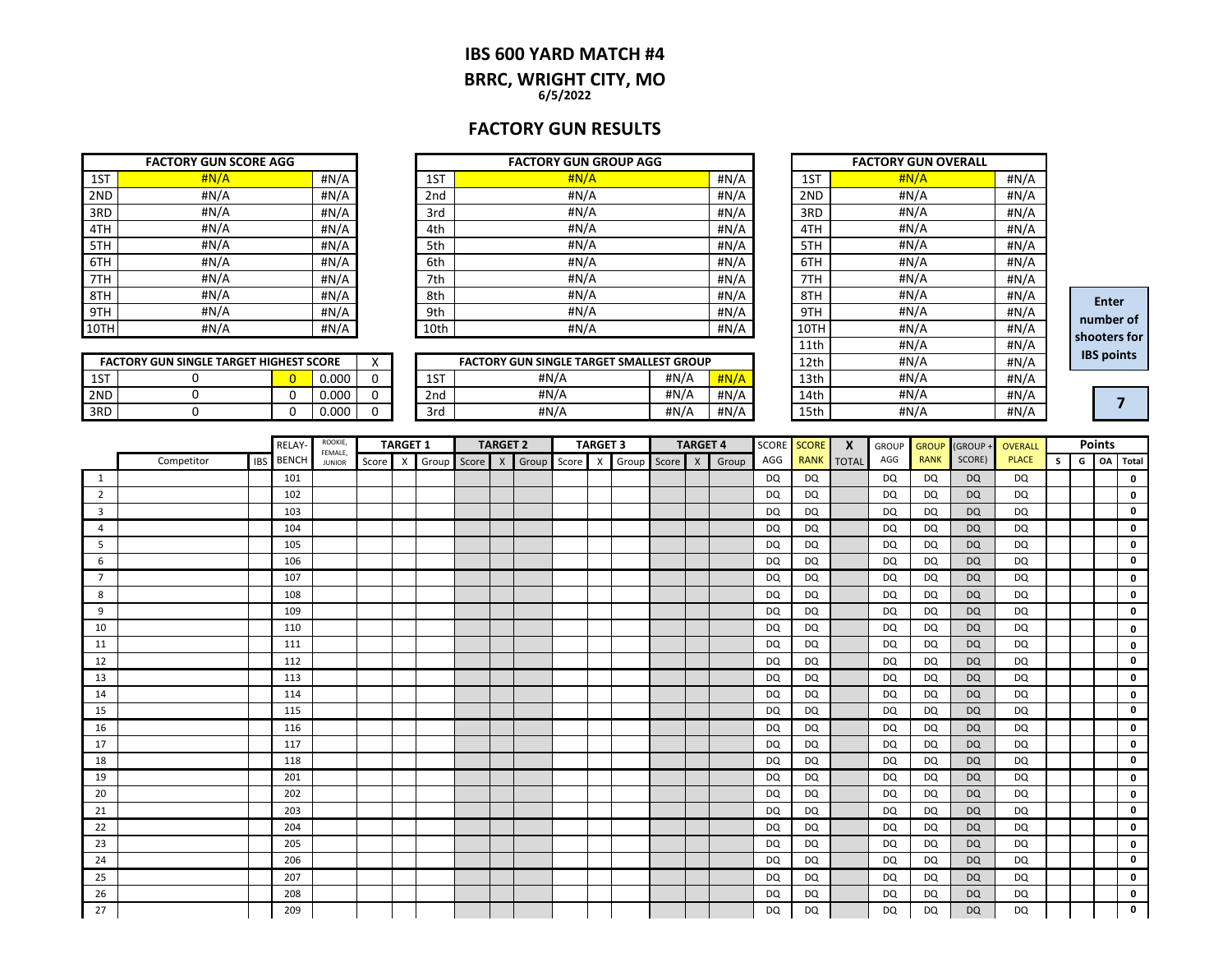#### **TACTICAL GUN RESULTS**

| <b>TACTICAL GUN SCORE AGG</b> |                   |      |  |  |  |  |  |  |
|-------------------------------|-------------------|------|--|--|--|--|--|--|
| 1ST                           | <b>CURT KNITT</b> | 194  |  |  |  |  |  |  |
| 2ND                           | <b>ROB UNERTL</b> | 191  |  |  |  |  |  |  |
| 3RD                           | #N/A              | #N/A |  |  |  |  |  |  |
| 4TH                           | #N/A              | #N/A |  |  |  |  |  |  |
| 5TH                           | #N/A              | #N/A |  |  |  |  |  |  |
| 6TH                           | #N/A              | #N/A |  |  |  |  |  |  |
| 7TH                           | #N/A              | #N/A |  |  |  |  |  |  |
| 8TH                           | #N/A              | #N/A |  |  |  |  |  |  |
| 9TH                           | #N/A              | #N/A |  |  |  |  |  |  |
| 10TH                          | #N/A              | #N/A |  |  |  |  |  |  |

|      | <b>TACTICAL GUN SCORE AGG</b> |      |      | <b>TACTICAL GUN GROUP AGG</b> |       |                       | <b>TACTICAL GUN OVERALL</b>  |          |
|------|-------------------------------|------|------|-------------------------------|-------|-----------------------|------------------------------|----------|
| 1ST  | <b>CURT KNITT</b>             | 194  | 1ST  | <b>CURT KNITT</b>             | 2.133 | 1ST                   | <b>CURT KNITT</b>            |          |
| 2ND  | <b>ROB UNERTL</b>             | 191  | 2nd  | <b>ROB UNERTL</b>             | 2.577 | 2ND                   | <b>ROB UNERTL</b>            | 4        |
| 3RD  | #N/A                          | #N/A | 3rd  | #N/A                          | #N/A  | 3RD                   | #N/A                         | #N/A     |
| 4TH  | #N/A                          | #N/A | 4th  | #N/A                          | #N/A  | 4TH                   | #N/A                         | #N/A     |
| 5TH  | #N/A                          | #N/A | 5th  | #N/A                          | #N/A  | 5TH                   | #N/A                         | #N/A     |
| 6TH  | #N/A                          | #N/A | 6th  | #N/A                          | #N/A  | 6TH                   | H N/A                        | #N/A     |
| 7TH  | # $N/A$                       | #N/A | 7th  | #N/A                          | #N/A  | 7TH                   | #N/A                         | #N/A     |
| 8TH  | #N/A                          | #N/A | 8th  | #N/A                          | #N/A  | 8TH                   | #N/A                         | #N/A     |
| 9TH  | #N/A                          | #N/A | 9th  | #N/A                          | #N/A  | 9TH                   | #N/A                         | #N/A     |
| 10TH | #N/A                          | #N/A | 10th | #N/A                          | #N/A  | 10TH                  | #N/A                         | #N/A     |
|      |                               |      |      |                               |       | $A$ , $A$ , $B$ , $B$ | $\mathbf{u}$ ni $\mathbf{v}$ | $\cdots$ |

| <b>TACTICAL GUN OVERALL</b> |                   |                |  |  |  |  |  |  |
|-----------------------------|-------------------|----------------|--|--|--|--|--|--|
| 1ST                         | <b>CURT KNITT</b> | $\overline{2}$ |  |  |  |  |  |  |
| 2ND                         | <b>ROB UNERTL</b> | 4              |  |  |  |  |  |  |
| 3RD                         | #N/A              | #N/A           |  |  |  |  |  |  |
| 4TH                         | #N/A              | #N/A           |  |  |  |  |  |  |
| 5TH                         | #N/A              | #N/A           |  |  |  |  |  |  |
| 6TH                         | #N/A              | #N/A           |  |  |  |  |  |  |
| 7TH                         | #N/A              | #N/A           |  |  |  |  |  |  |
| 8TH                         | #N/A              | #N/A           |  |  |  |  |  |  |
| 9TH                         | #N/A              | #N/A           |  |  |  |  |  |  |
| 10TH                        | #N/A              | #N/A           |  |  |  |  |  |  |
| 11th                        | #N/A              | #N/A           |  |  |  |  |  |  |
| 12th                        | #N/A              | #N/A           |  |  |  |  |  |  |
| 13th                        | #N/A              | #N/A           |  |  |  |  |  |  |
| 14th                        | #N/A              | #N/A           |  |  |  |  |  |  |
| 15th                        | #N/A              | #N/A           |  |  |  |  |  |  |

**Enter number of shooters for IBS points**

**7**

|     | <b>TACTICAL GUN SINGLE TARGET HIGHEST SCORE</b> |    |       | $\cdot$ |     | TACTICAL GUN SINGLE TARGET SMALLEST GROUP |    |            | 12th             | #N/A | #N/A |
|-----|-------------------------------------------------|----|-------|---------|-----|-------------------------------------------|----|------------|------------------|------|------|
| 1ST | CURT KNITT                                      | υc | 849.ء |         | 1ST | <b>ROB UNERTL</b>                         | 49 | 761<br>'uz | 13 <sub>th</sub> | #N/A | #N/A |
| 2ND | CURT KNITT                                      | 50 | 1.996 |         | 2nd | CURT KNITT                                | 50 | 1.849      | 14th             | #N/A | #N/A |
| 3RD | <b>ROB UNERTL</b>                               | 49 | 1.762 |         | 3rd | CURT KNITT                                | 49 | 1.881      | 15th             | #N/A | #N/A |
|     |                                                 |    |       |         |     |                                           |    |            |                  |      |      |
|     |                                                 |    |       |         |     |                                           |    |            |                  |      |      |

| v<br>Λ        |                 | TACTICAL GUN SINGLE TARGET SMALLEST GROUP |    |       | 12th | #N/A | #N/A |
|---------------|-----------------|-------------------------------------------|----|-------|------|------|------|
| ~<br><u>.</u> | 1ST             | <b>ROB UNERTL</b>                         | 49 | 762.  | 13th | #N/A | #N/A |
| ۰             | 2 <sub>nd</sub> | CURT KNITT                                | 50 | 1.849 | 14th | #N/A | #N/A |
| . .           | 3rd             | CURT KNITT                                | 49 | 1.881 | 15th | #N/A | #N/A |

|                |                   |            | RELAY-       | ROOKIE,<br>FEMALE, |       | <b>TARGET 1</b> |             |    | <b>TARGET 2</b> |       |       | <b>TARGET 3</b> |               |    | <b>TARGET 4</b> |       | SCORE     | <b>SCORE</b>   | $\boldsymbol{\mathsf{x}}$ | <b>GROUP</b> | <b>GROUP</b> | (GROUP+        | <b>OVERALL</b> |              |   | <b>Points</b> |                         |
|----------------|-------------------|------------|--------------|--------------------|-------|-----------------|-------------|----|-----------------|-------|-------|-----------------|---------------|----|-----------------|-------|-----------|----------------|---------------------------|--------------|--------------|----------------|----------------|--------------|---|---------------|-------------------------|
|                | Competitor        | <b>IBS</b> | <b>BENCH</b> | <b>JUNIOR</b>      | Score | X               | Group Score |    | $\mathsf{x}$    | Group | Score |                 | X Group Score |    | $\times$        | Group | AGG       | <b>RANK</b>    | <b>TOTAL</b>              | AGG          | <b>RANK</b>  | SCORE)         | <b>PLACE</b>   | s.           | G | OA            | Total                   |
| 1              |                   |            | 101          |                    |       |                 |             |    |                 |       |       |                 |               |    |                 |       | DQ        | DQ             |                           | <b>DQ</b>    | DQ           | <b>DQ</b>      | DQ             |              |   |               | $\pmb{0}$               |
| $\overline{2}$ |                   |            | 102          |                    |       |                 |             |    |                 |       |       |                 |               |    |                 |       | DQ        | DQ             |                           | <b>DQ</b>    | DQ           | <b>DQ</b>      | <b>DQ</b>      |              |   |               | $\mathbf 0$             |
| 3              |                   |            | 103          |                    |       |                 |             |    |                 |       |       |                 |               |    |                 |       | <b>DQ</b> | <b>DQ</b>      |                           | <b>DQ</b>    | <b>DQ</b>    | <b>DQ</b>      | <b>DQ</b>      |              |   |               | 0                       |
| 4              |                   |            | 104          |                    |       |                 |             |    |                 |       |       |                 |               |    |                 |       | <b>DQ</b> | DQ             |                           | <b>DQ</b>    | <b>DQ</b>    | <b>DQ</b>      | <b>DQ</b>      |              |   |               | $\pmb{\mathsf{o}}$      |
| 5              |                   |            | 105          |                    |       |                 |             |    |                 |       |       |                 |               |    |                 |       | DQ        | DQ             |                           | DQ           | <b>DQ</b>    | <b>DQ</b>      | <b>DQ</b>      |              |   |               | $\pmb{0}$               |
| 6              |                   |            | 106          |                    |       |                 |             |    |                 |       |       |                 |               |    |                 |       | <b>DQ</b> | <b>DQ</b>      |                           | DQ           | <b>DQ</b>    | <b>DQ</b>      | <b>DQ</b>      |              |   |               | 0                       |
| $\overline{7}$ |                   |            | 107          |                    |       |                 |             |    |                 |       |       |                 |               |    |                 |       | DQ        | DQ             |                           | DQ           | DQ           | <b>DQ</b>      | DQ             |              |   |               | $\pmb{\mathsf{o}}$      |
| 8              |                   |            | 108          |                    |       |                 |             |    |                 |       |       |                 |               |    |                 |       | DQ        | DQ             |                           | DQ           | DQ           | <b>DQ</b>      | DQ             |              |   |               | $\pmb{0}$               |
| 9              |                   |            | 109          |                    |       |                 |             |    |                 |       |       |                 |               |    |                 |       | DQ        | DQ             |                           | DQ           | <b>DQ</b>    | <b>DQ</b>      | <b>DQ</b>      |              |   |               | $\pmb{0}$               |
| 10             |                   |            | 110          |                    |       |                 |             |    |                 |       |       |                 |               |    |                 |       | DQ        | DQ             |                           | DQ           | <b>DQ</b>    | <b>DQ</b>      | DQ             |              |   |               | $\pmb{\mathsf{o}}$      |
| 11             |                   |            | 111          |                    |       |                 |             |    |                 |       |       |                 |               |    |                 |       | DQ        | DQ             |                           | DQ           | DQ           | <b>DQ</b>      | <b>DQ</b>      |              |   |               | $\pmb{0}$               |
| 12             |                   |            | 112          |                    |       |                 |             |    |                 |       |       |                 |               |    |                 |       | DQ        | <b>DQ</b>      |                           | DQ           | DQ           | <b>DQ</b>      | DQ             |              |   |               | 0                       |
| 13             |                   |            | 113          |                    |       |                 |             |    |                 |       |       |                 |               |    |                 |       | DQ        | DQ             |                           | DQ           | DQ           | <b>DQ</b>      | DQ             |              |   |               | $\pmb{0}$               |
| 14             |                   |            | 114          |                    |       |                 |             |    |                 |       |       |                 |               |    |                 |       | DQ        | DQ             |                           | <b>DQ</b>    | DQ           | <b>DQ</b>      | <b>DQ</b>      |              |   |               | $\mathbf 0$             |
| 15             |                   |            | 115          |                    |       |                 |             |    |                 |       |       |                 |               |    |                 |       | <b>DQ</b> | DQ             |                           | DQ           | <b>DQ</b>    | <b>DQ</b>      | DQ             |              |   |               | $\pmb{\mathsf{o}}$      |
| 16             |                   |            | 116          |                    |       |                 |             |    |                 |       |       |                 |               |    |                 |       | <b>DQ</b> | DQ             |                           | <b>DQ</b>    | <b>DQ</b>    | <b>DQ</b>      | <b>DQ</b>      |              |   |               | $\mathbf 0$             |
| 17             |                   |            | 117          |                    |       |                 |             |    |                 |       |       |                 |               |    |                 |       | <b>DQ</b> | <b>DQ</b>      |                           | DQ           | <b>DQ</b>    | <b>DQ</b>      | <b>DQ</b>      |              |   |               | $\mathbf 0$             |
| 18             |                   |            | 118          |                    |       |                 |             |    |                 |       |       |                 |               |    |                 |       | <b>DQ</b> | <b>DQ</b>      |                           | <b>DQ</b>    | <b>DQ</b>    | <b>DQ</b>      | <b>DQ</b>      |              |   |               | $\pmb{0}$               |
| 19             |                   |            | 201          |                    |       |                 |             |    |                 |       |       |                 |               |    |                 |       | <b>DQ</b> | DQ             |                           | <b>DQ</b>    | <b>DQ</b>    | <b>DQ</b>      | <b>DQ</b>      |              |   |               | 0                       |
| 20             |                   |            | 202          |                    |       |                 |             |    |                 |       |       |                 |               |    |                 |       | DQ        | DQ             |                           | DQ           | DQ           | <b>DQ</b>      | <b>DQ</b>      |              |   |               | 0                       |
| 21             |                   |            | 203          |                    |       |                 |             |    |                 |       |       |                 |               |    |                 |       | DQ        | <b>DQ</b>      |                           | <b>DQ</b>    | <b>DQ</b>    | <b>DQ</b>      | <b>DQ</b>      |              |   |               | $\mathbf{o}$            |
| 22             |                   |            | 204          |                    |       |                 |             |    |                 |       |       |                 |               |    |                 |       | DQ        | DQ             |                           | <b>DQ</b>    | <b>DQ</b>    | <b>DQ</b>      | <b>DQ</b>      |              |   |               | $\pmb{0}$               |
| 23             |                   |            | 205          |                    |       |                 |             |    |                 |       |       |                 |               |    |                 |       | <b>DQ</b> | DQ             |                           | DQ           | <b>DQ</b>    | <b>DQ</b>      | DQ             |              |   |               | $\pmb{0}$               |
| 24             |                   |            | 206          |                    |       |                 |             |    |                 |       |       |                 |               |    |                 |       | DQ        | <b>DQ</b>      |                           | DQ           | DQ           | <b>DQ</b>      | DQ             |              |   |               | 0                       |
| 25             |                   |            | 207          |                    |       |                 |             |    |                 |       |       |                 |               |    |                 |       | DQ        | DQ             |                           | DQ           | <b>DQ</b>    | <b>DQ</b>      | DQ             |              |   |               | $\pmb{0}$               |
| 26             |                   |            | 208          |                    |       |                 |             |    |                 |       |       |                 |               |    |                 |       | <b>DQ</b> | <b>DQ</b>      |                           | DQ           | <b>DQ</b>    | <b>DQ</b>      | DQ             |              |   |               | 0                       |
| 27             |                   |            | 209          |                    |       |                 |             |    |                 |       |       |                 |               |    |                 |       | DQ        | DQ             |                           | DQ           | DQ           | <b>DQ</b>      | DQ             |              |   |               | 0                       |
| 28             |                   |            | 210          |                    |       |                 |             |    |                 |       |       |                 |               |    |                 |       | DQ        | DQ             |                           | DQ           | DQ           | <b>DQ</b>      | DQ             |              |   |               | 0                       |
| 29             |                   |            | 211          |                    |       |                 |             |    |                 |       |       |                 |               |    |                 |       | DQ        | DQ             |                           | DQ           | DQ           | <b>DQ</b>      | DQ             |              |   |               | 0                       |
| 30             |                   |            | 212          |                    |       |                 |             |    |                 |       |       |                 |               |    |                 |       | <b>DQ</b> | DQ             |                           | <b>DQ</b>    | DQ           | <b>DQ</b>      | <b>DQ</b>      |              |   |               | 0                       |
| 31             |                   |            | 213          |                    |       |                 |             |    |                 |       |       |                 |               |    |                 |       | <b>DQ</b> | DQ             |                           | <b>DQ</b>    | DQ           | <b>DQ</b>      | DQ             |              |   |               | $\mathbf 0$             |
| 32             |                   |            | 214          |                    |       |                 |             |    |                 |       |       |                 |               |    |                 |       | <b>DQ</b> | DQ             |                           | <b>DQ</b>    | <b>DQ</b>    | <b>DQ</b>      | DQ             |              |   |               | $\mathbf 0$             |
| 33             |                   |            | 215          |                    |       |                 |             |    |                 |       |       |                 |               |    |                 |       | <b>DQ</b> | DQ             |                           | DQ           | <b>DQ</b>    | <b>DQ</b>      | <b>DQ</b>      |              |   |               | $\mathbf 0$             |
| 34             |                   |            | 216          |                    |       |                 |             |    |                 |       |       |                 |               |    |                 |       | DQ        | DQ             |                           | <b>DQ</b>    | DQ           | <b>DQ</b>      | DQ             |              |   |               | $\mathbf{o}$            |
| 35             | <b>CURT KNITT</b> |            | 217          |                    | 45    |                 | 2.805       | 49 | $\overline{2}$  | 1.881 | 50    | 1               | 1.996         | 50 | $\overline{2}$  | 1.849 | 194       | $\mathbf{1}$   | 5                         | 2.133        | $\mathbf{1}$ | $\overline{2}$ | $\mathbf{1}$   | $\mathbf{1}$ | 1 | 1             | $\overline{\mathbf{3}}$ |
| 36             | <b>ROB UNERTL</b> |            | 218          |                    | 47    | $\mathbf{1}$    | 2.656       | 49 | $\mathbf{1}$    | 1.762 | 49    |                 | 2.442         | 46 |                 | 3.448 | 191       | 2 <sup>2</sup> | $\overline{2}$            | 2.577        | 2            | $\overline{4}$ | $\overline{2}$ | $\mathbf 0$  | 0 | 0             | 0                       |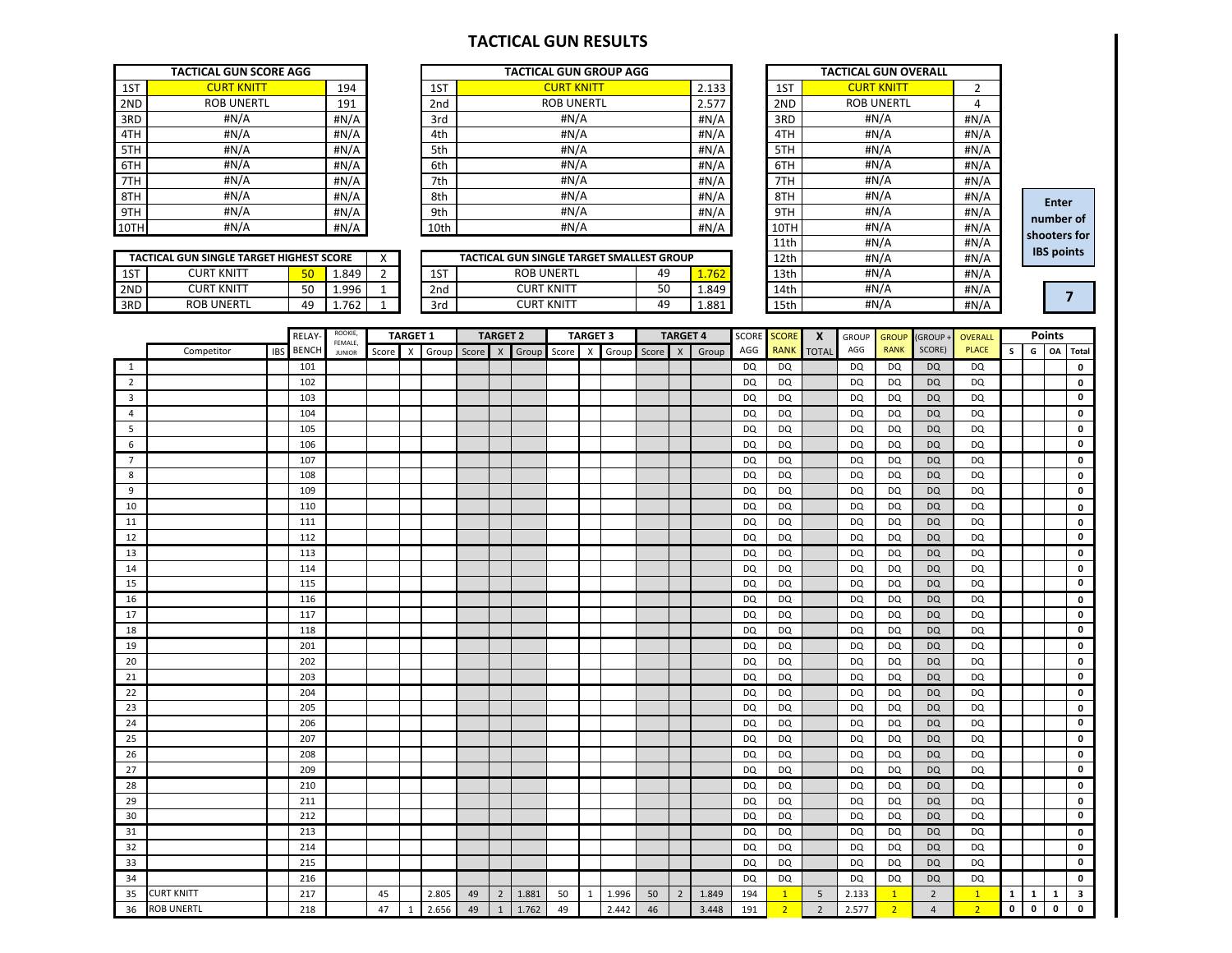## **BRRC, WRIGHT CITY, MO Factory and Tactical Equipment List 6/5/2022**

|                  | Competitor        |             | Caliber | Action          | Barrel          | Stock       | Scope            |
|------------------|-------------------|-------------|---------|-----------------|-----------------|-------------|------------------|
| $\mathbf 1$      |                   | $\mathsf F$ |         |                 |                 |             |                  |
| $\mathbf 2$      |                   | $\mathsf F$ |         |                 |                 |             |                  |
| $\mathsf{3}$     |                   | $\mathsf F$ |         |                 |                 |             |                  |
| $\pmb{4}$        |                   | F           |         |                 |                 |             |                  |
| 5                |                   | $\mathsf F$ |         |                 |                 |             |                  |
| $\boldsymbol{6}$ |                   | $\mathsf F$ |         |                 |                 |             |                  |
| $\overline{7}$   |                   | $\mathsf F$ |         |                 |                 |             |                  |
| $\bf 8$          |                   | F           |         |                 |                 |             |                  |
| $\boldsymbol{9}$ |                   | $\mathsf F$ |         |                 |                 |             |                  |
| 10               |                   | F           |         |                 |                 |             |                  |
| 11               |                   | $\mathsf F$ |         |                 |                 |             |                  |
| 12               |                   | F           |         |                 |                 |             |                  |
| 13               |                   |             |         |                 |                 |             |                  |
| 14               |                   |             |         |                 |                 |             |                  |
| 15               | <b>CURT KNITT</b> | $\mathsf T$ | 6 BR    | $\mathsf{RCM}$  | <b>BARTLEIN</b> | <b>BELL</b> | NIGHTFORCE 12-42 |
| 16               | <b>ROB UNERTL</b> | $\mathsf T$ | 6 BRA   | <b>DEFIANCE</b> | <b>BARTLEIN</b> | REMINGTON   | NIGHTFORCE 55    |
| $17\,$           |                   | $\mathsf T$ |         |                 |                 |             |                  |
| 18               |                   | $\top$      |         |                 |                 |             |                  |
| 19               |                   | $\top$      |         |                 |                 |             |                  |
| 20               |                   | $\mathsf T$ |         |                 |                 |             |                  |
| 21               |                   | $\mathsf T$ |         |                 |                 |             |                  |
| 22               |                   | $\top$      |         |                 |                 |             |                  |
| 23               |                   | $\mathsf T$ |         |                 |                 |             |                  |
| 24               |                   | $\mathsf T$ |         |                 |                 |             |                  |
| 25               |                   | $\top$      |         |                 |                 |             |                  |
| 26               |                   | $\sf T$     |         |                 |                 |             |                  |
| 27               |                   | $\top$      |         |                 |                 |             |                  |
| 28               |                   | $\sf T$     |         |                 |                 |             |                  |
| 29               |                   | $\mathsf T$ |         |                 |                 |             |                  |
| 30               |                   | $\mathsf T$ |         |                 |                 |             |                  |
| 31               |                   |             |         |                 |                 |             |                  |
| 32               |                   |             |         |                 |                 |             |                  |
| 33               |                   |             |         |                 |                 |             |                  |
| 34               |                   |             |         |                 |                 |             |                  |
| 35               |                   |             |         |                 |                 |             |                  |
| 36               |                   |             |         |                 |                 |             |                  |
| 37               |                   |             |         |                 |                 |             |                  |
| 38               |                   |             |         |                 |                 |             |                  |
| 39               |                   |             |         |                 |                 |             |                  |
| 40               |                   |             |         |                 |                 |             |                  |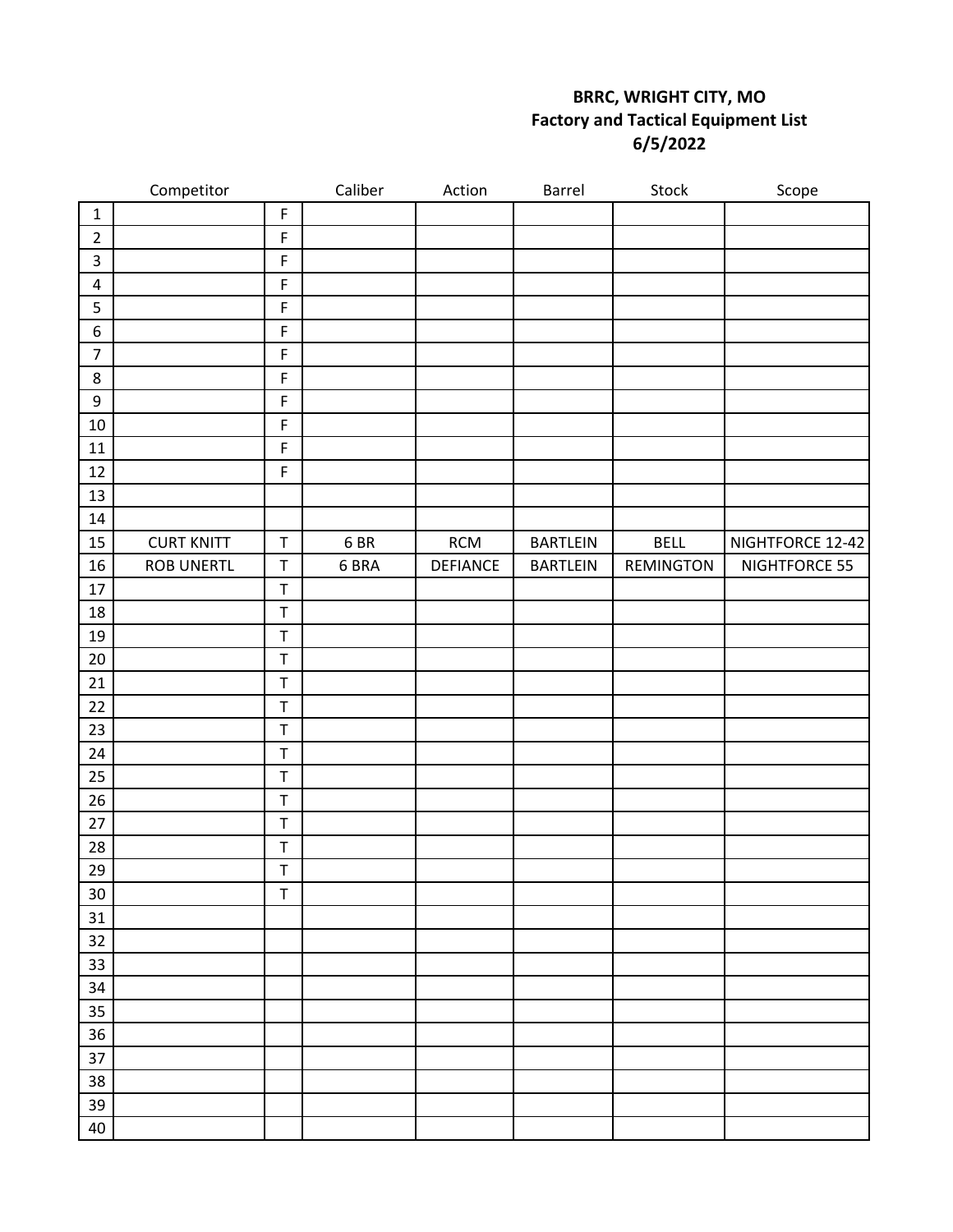| 41         |               |  |  |  |
|------------|---------------|--|--|--|
| 42         |               |  |  |  |
| 43         |               |  |  |  |
| 44         |               |  |  |  |
| 45         |               |  |  |  |
| 46         |               |  |  |  |
| 47         |               |  |  |  |
| 48         |               |  |  |  |
| 49         |               |  |  |  |
| 50         |               |  |  |  |
| $51\,$     |               |  |  |  |
| 52         |               |  |  |  |
| 53         |               |  |  |  |
| 54         |               |  |  |  |
| 55         | $\mathsf{HG}$ |  |  |  |
| 56         | $\mathsf{HG}$ |  |  |  |
| 57         | $\mathsf{HG}$ |  |  |  |
| 58         | $\mathsf{HG}$ |  |  |  |
| 59         | $\mathsf{HG}$ |  |  |  |
| 60         | $\mathsf{HG}$ |  |  |  |
| 61         | $\mathsf{HG}$ |  |  |  |
| 62         | $\mathsf{HG}$ |  |  |  |
| 63         | $\mathsf{HG}$ |  |  |  |
| 64         | ${\sf HG}$    |  |  |  |
| 65         | ${\sf HG}$    |  |  |  |
| 66         | $\mathsf{HG}$ |  |  |  |
| 67         | $\mathsf{HG}$ |  |  |  |
| 68         | ${\sf HG}$    |  |  |  |
| 69         | $\mathsf{HG}$ |  |  |  |
| $70\,$     | $\mathsf{HG}$ |  |  |  |
| $71\,$     | ${\sf HG}$    |  |  |  |
| $72\,$     | $\mathsf{HG}$ |  |  |  |
| $73\,$     | $\mathsf{HG}$ |  |  |  |
| $74\,$     | $\mathsf{HG}$ |  |  |  |
| 75         | $\mathsf{HG}$ |  |  |  |
| $76\,$     | $\mathsf{HG}$ |  |  |  |
| $77\,$     | $\mathsf{HG}$ |  |  |  |
| ${\bf 78}$ | $\mathsf{HG}$ |  |  |  |
| 79         | $\mathsf{HG}$ |  |  |  |
| 80         | ${\sf HG}$    |  |  |  |
| ${\bf 81}$ | ${\sf HG}$    |  |  |  |
| 82         | ${\sf HG}$    |  |  |  |
| 83         | ${\sf HG}$    |  |  |  |
| 84         | ${\sf HG}$    |  |  |  |
| 85         | ${\sf HG}$    |  |  |  |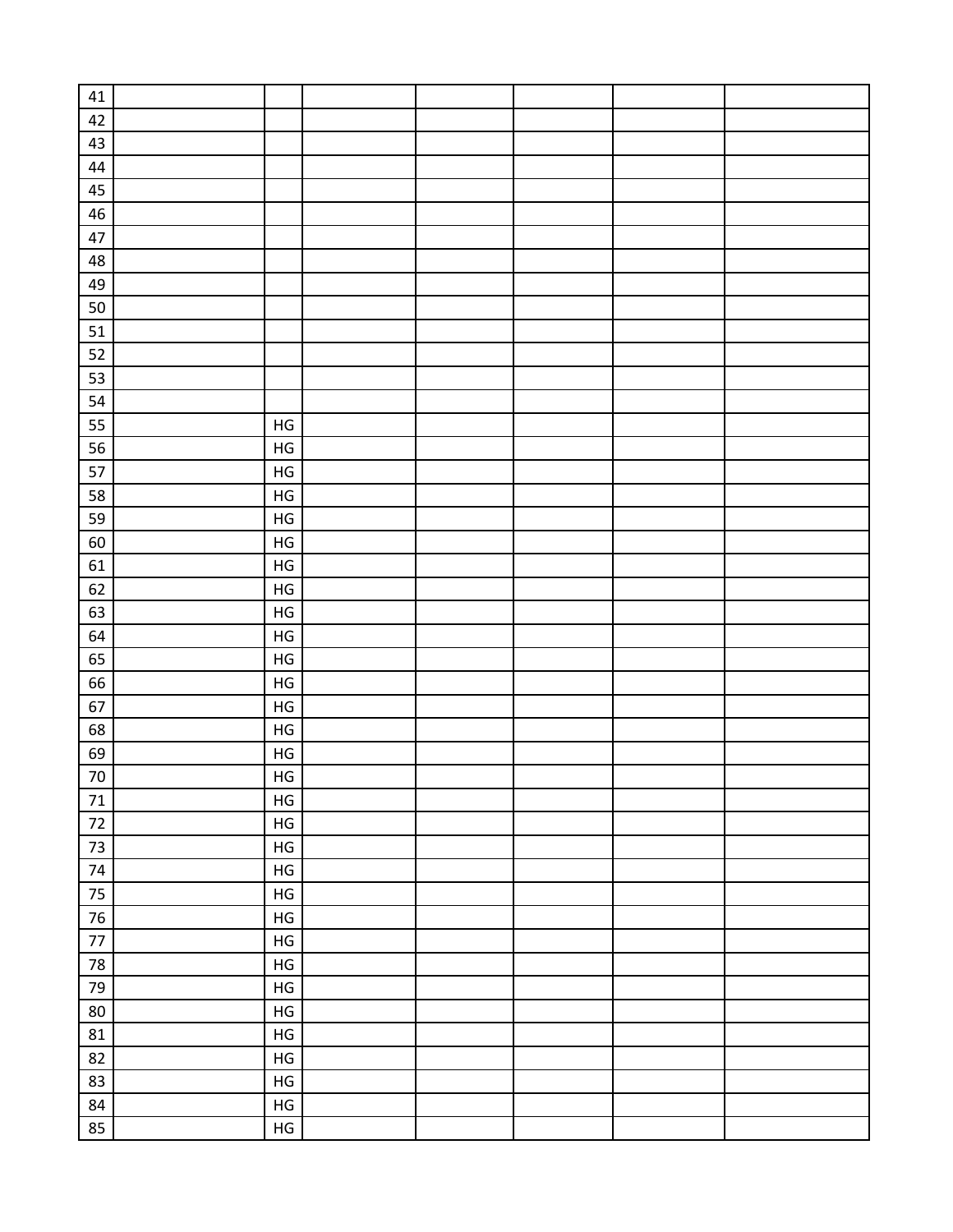| 86     |               |  |  |  |
|--------|---------------|--|--|--|
|        | $\mathsf{HG}$ |  |  |  |
| 87     | $\mathsf{HG}$ |  |  |  |
| 88     | $\mathsf{HG}$ |  |  |  |
| 89     | $\mathsf{HG}$ |  |  |  |
| $90\,$ | $\mathsf{HG}$ |  |  |  |
| 91     | $\mathsf{HG}$ |  |  |  |
| 92     | $\mathsf{HG}$ |  |  |  |
| 93     | $\mathsf{HG}$ |  |  |  |
| 94     | $\mathsf{HG}$ |  |  |  |
| 95     | $\mathsf{HG}$ |  |  |  |
| 96     | $\mathsf{HG}$ |  |  |  |
| 97     | $\mathsf{HG}$ |  |  |  |
| 98     | $\mathsf{HG}$ |  |  |  |
| 99     | $\mathsf{HG}$ |  |  |  |
| 100    | $\mathsf{HG}$ |  |  |  |
| 101    | $\mathsf{HG}$ |  |  |  |
| 102    | $\mathsf{HG}$ |  |  |  |
| 103    | $\mathsf{HG}$ |  |  |  |
| 104    | $\mathsf{HG}$ |  |  |  |
| 105    | $\mathsf{HG}$ |  |  |  |
| 106    | $\mathsf{HG}$ |  |  |  |
| 107    | $\mathsf{HG}$ |  |  |  |
| 108    | $\mathsf{HG}$ |  |  |  |
| 109    | $\mathsf{HG}$ |  |  |  |
| 110    | $\mathsf{HG}$ |  |  |  |
| 111    | $\mathsf{HG}$ |  |  |  |
| 112    | $\mathsf{HG}$ |  |  |  |
| 113    | $\mathsf{HG}$ |  |  |  |
| 114    | $\mathsf{HG}$ |  |  |  |
| 115    | HG            |  |  |  |
| 116    | $\mathsf{HG}$ |  |  |  |
| 117    | $\mathsf{HG}$ |  |  |  |
| 118    | $\mathsf{HG}$ |  |  |  |
| 119    | $\mathsf{HG}$ |  |  |  |
| 120    | $\mathsf{HG}$ |  |  |  |
| 121    | $\mathsf{HG}$ |  |  |  |
| 122    | $\mathsf{HG}$ |  |  |  |
| 123    | $\mathsf{HG}$ |  |  |  |
|        | $\mathsf{HG}$ |  |  |  |
| 124    |               |  |  |  |
| 125    | $\mathsf{HG}$ |  |  |  |
| 126    | $\mathsf{HG}$ |  |  |  |
| 127    | $\mathsf{HG}$ |  |  |  |
| 128    | $\mathsf{HG}$ |  |  |  |
| 129    | $\mathsf{HG}$ |  |  |  |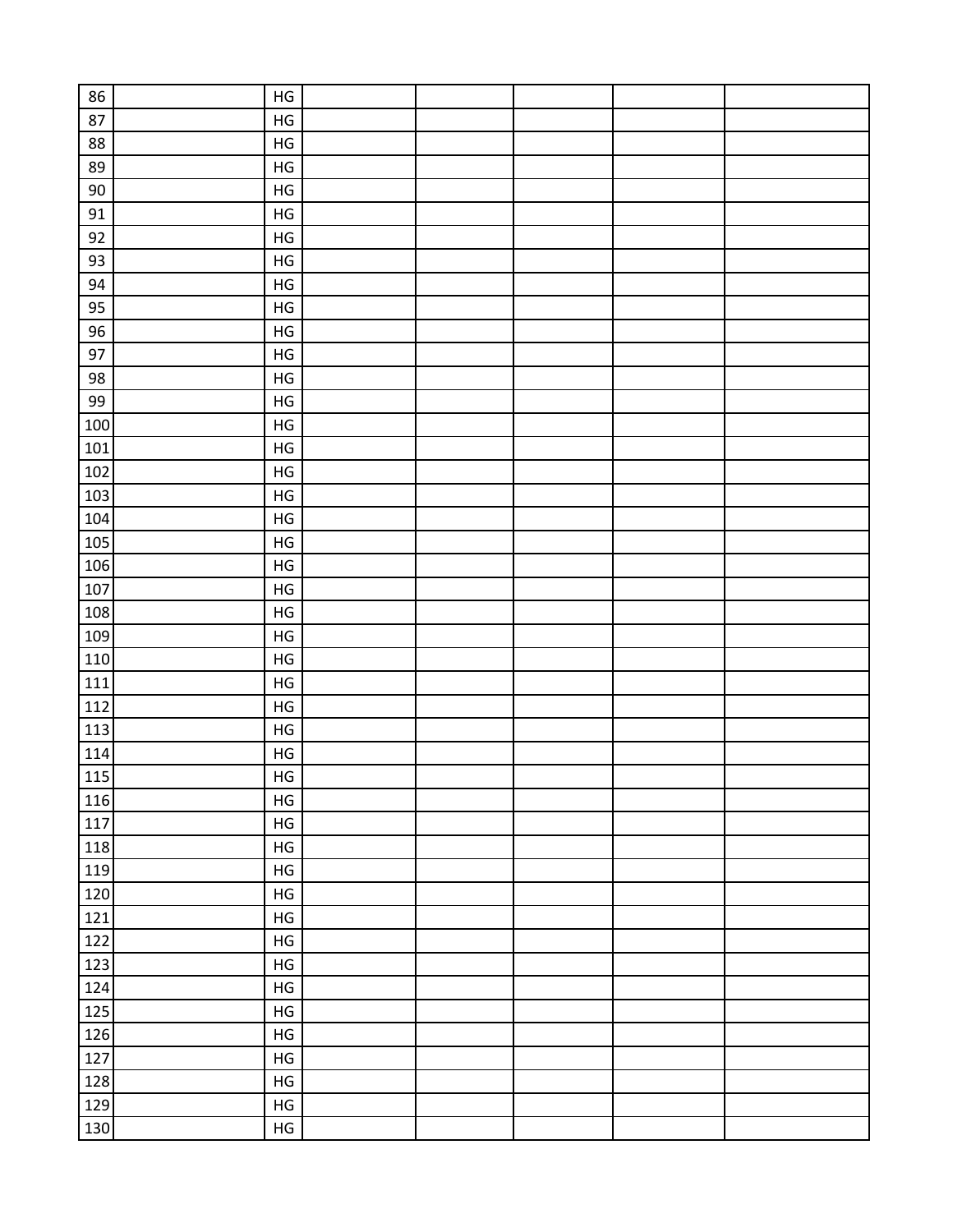| 131 | ${\sf HG}$    |  |  |  |
|-----|---------------|--|--|--|
| 132 | $\mathsf{HG}$ |  |  |  |
| 133 | $\mathsf{HG}$ |  |  |  |
| 134 | $\mathsf{HG}$ |  |  |  |
| 135 | $\mathsf{HG}$ |  |  |  |
| 136 | $\mathsf{HG}$ |  |  |  |
| 137 | $\mathsf{HG}$ |  |  |  |
| 138 | $\mathsf{HG}$ |  |  |  |
| 139 | $\mathsf{HG}$ |  |  |  |
| 140 | $\mathsf{HG}$ |  |  |  |
| 141 | $\mathsf{HG}$ |  |  |  |
| 142 | $\mathsf{HG}$ |  |  |  |
| 143 | $\mathsf{HG}$ |  |  |  |
| 144 | $\mathsf{HG}$ |  |  |  |
| 145 | ${\sf HG}$    |  |  |  |
| 146 | ${\sf HG}$    |  |  |  |
| 147 | $\mathsf{HG}$ |  |  |  |
| 148 | $\mathsf{HG}$ |  |  |  |
| 149 | $\mathsf{HG}$ |  |  |  |
| 150 | $\mathsf{HG}$ |  |  |  |